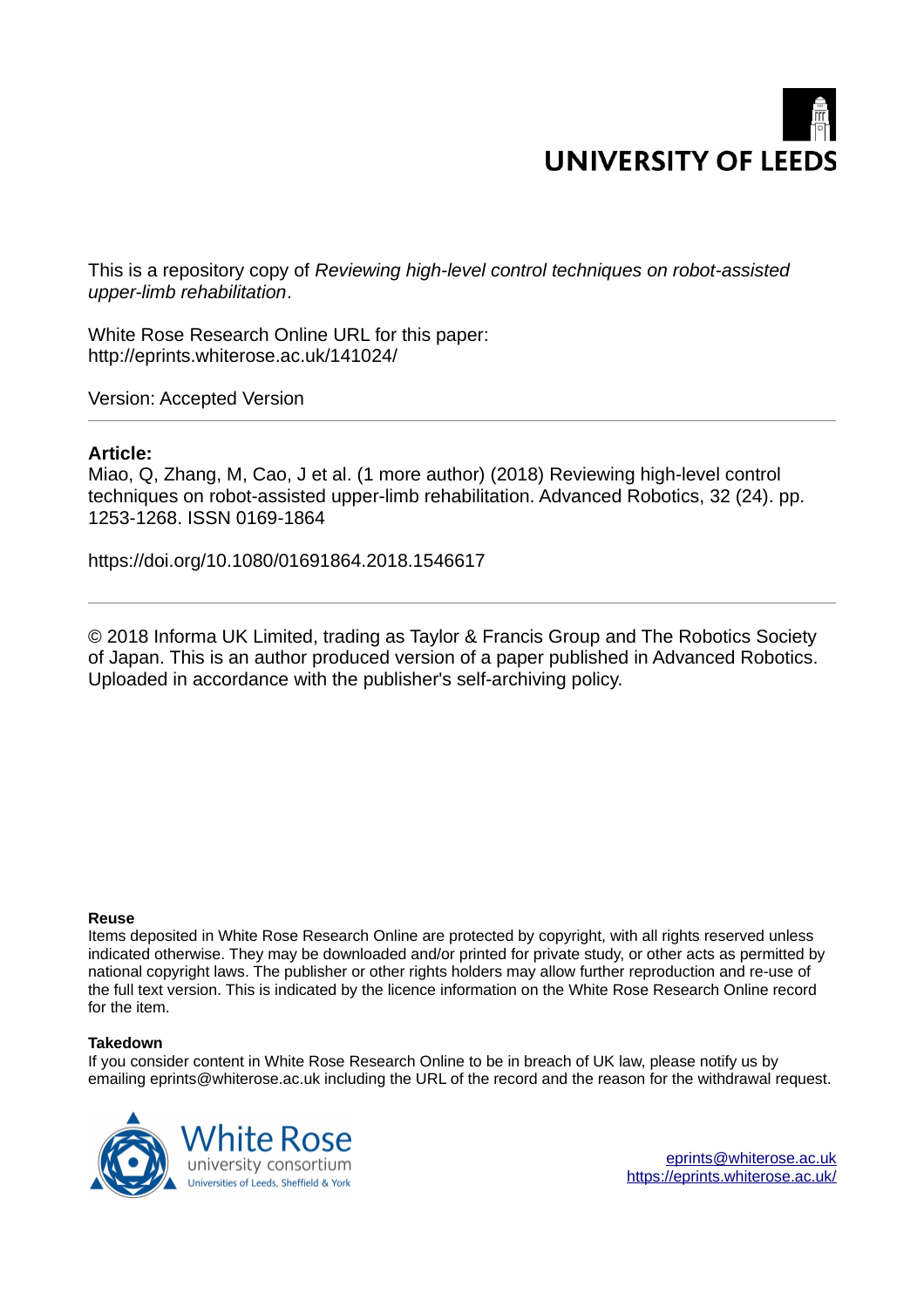## **Reviewing high-level control techniques on robot-assisted upper-limb rehabilitation**

Qing Miao<sup>1,2</sup>, Mingming Zhang<sup>2\*</sup>, Jinghui Cao<sup>3</sup>, Sheng Q. Xie<sup>4</sup>

<sup>1</sup> School of Mechanical and Electronic Engineering, Wuhan University of Technology, Wuhan, China

<sup>2\*</sup> Department of Biomedical Engineering, Southern University of Science and Technology, Shenzhen

<sup>3</sup> Department of Mechanical Engineering, the University of Auckland, Auckland, New Zealand

<sup>4</sup> School of Electronic and Electrical Engineering, University of Leeds, Leeds, UK

\*Corresponding Author: zhangmm@sustc.edu.cn

**Qing Miao** was born in Hubei of China in 1988. He received the M.E. in Control Science and Control Engineering from Wuhan University of Technology, Wuhan, China, in 2014. He is the Ph.D student in Mechanical and Electrical Engineering from Wuhan University of Technology, Wuhan, China, at present. Since November of 2016, he has been researching as an exchanging Ph.D student in the Department of Mechanical Engineering at University of Auckland. His research includes medical, intelligent control system and rehabilitation robotics.

**Mingming Zhang** was born in Henan of China in 1985. He received the M.E. in mechatronics from Chongqing University, Chongqing, China, in 2012, and the Ph.D. degree in mechanical engineering from the University of Auckland, Auckland, New Zealand, in 2016. From October of 2015 to July of 2018, he has been working as a research fellow in the Department of Mechanical Engineering at the University of Auckland. Since August of 2018, he joined Department of Biomedical Engineering at Southern University of Science and Technology as an assistant professor. His research *includes* mechatronics, medical and rehabilitation robotics, biomechanics, and advanced control system. He has published over 20 academic papers and hold five patents.

**Sheng Quan Xie** received the M.E. and Ph.D. degree in mechatronics from Huazhong University of Science and Technology, Wuhan, China, in 1995 and 1998, respectively, and the Ph.D. degree in manufacturing automation from the University of Canterbury, Canterbury, New Zealand, in 2002. 2003 to 2016, he worked at the University of Auckland as a Chair Professor. Since 2017,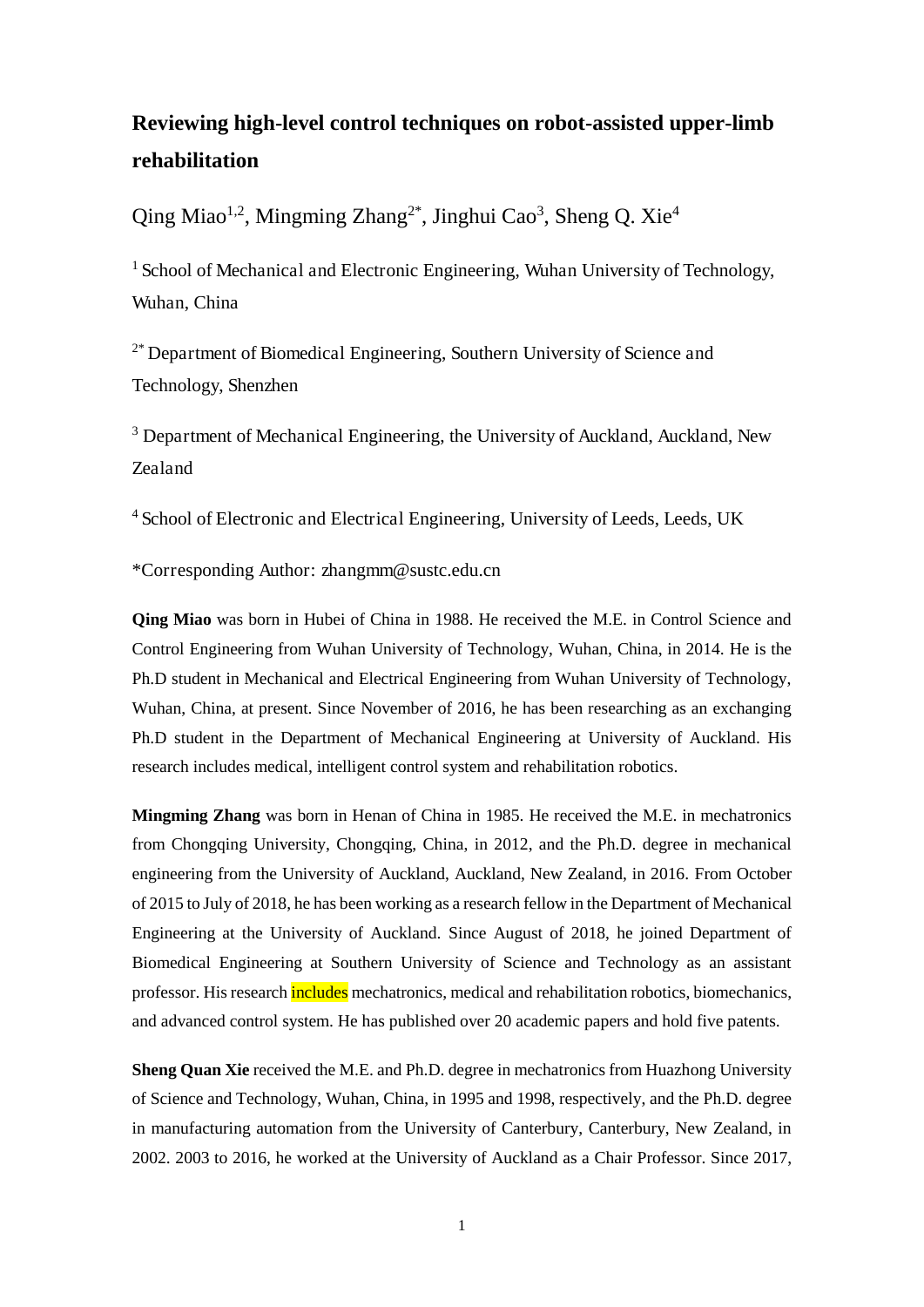he joined University of Leeds where he is currently a Chair Professor in the area of biomechatronics. He has published 2 books, 15 book chapters, and over 200 international journal and conference papers. His current research interests are smart sensors and actuators, medical and rehabilitation robots, microelectromechanical systems, modern control technologies and applications, and rapid product development technologies, methods, and tools. Prof. Xie is an Editor in Chief for the International Journal of Biomechatronics and Biomedical Robotics, and is an Associate Editor for the International Journal of Advanced Mechatronic Systems and the International Journal of Mechatronics and Intelligent Manufacturing.

**Jinghui Cao** received the B.E. with degree in Mechatronics Engineering with First Class Honours from the University of Auckland, New Zealand in 2013. Since March 2013, he has been working towards a Ph.D degree in the Department of Mechanical Engineering, University of Auckland. His research interests include mechatronics, rehabilitation robotics and motion control.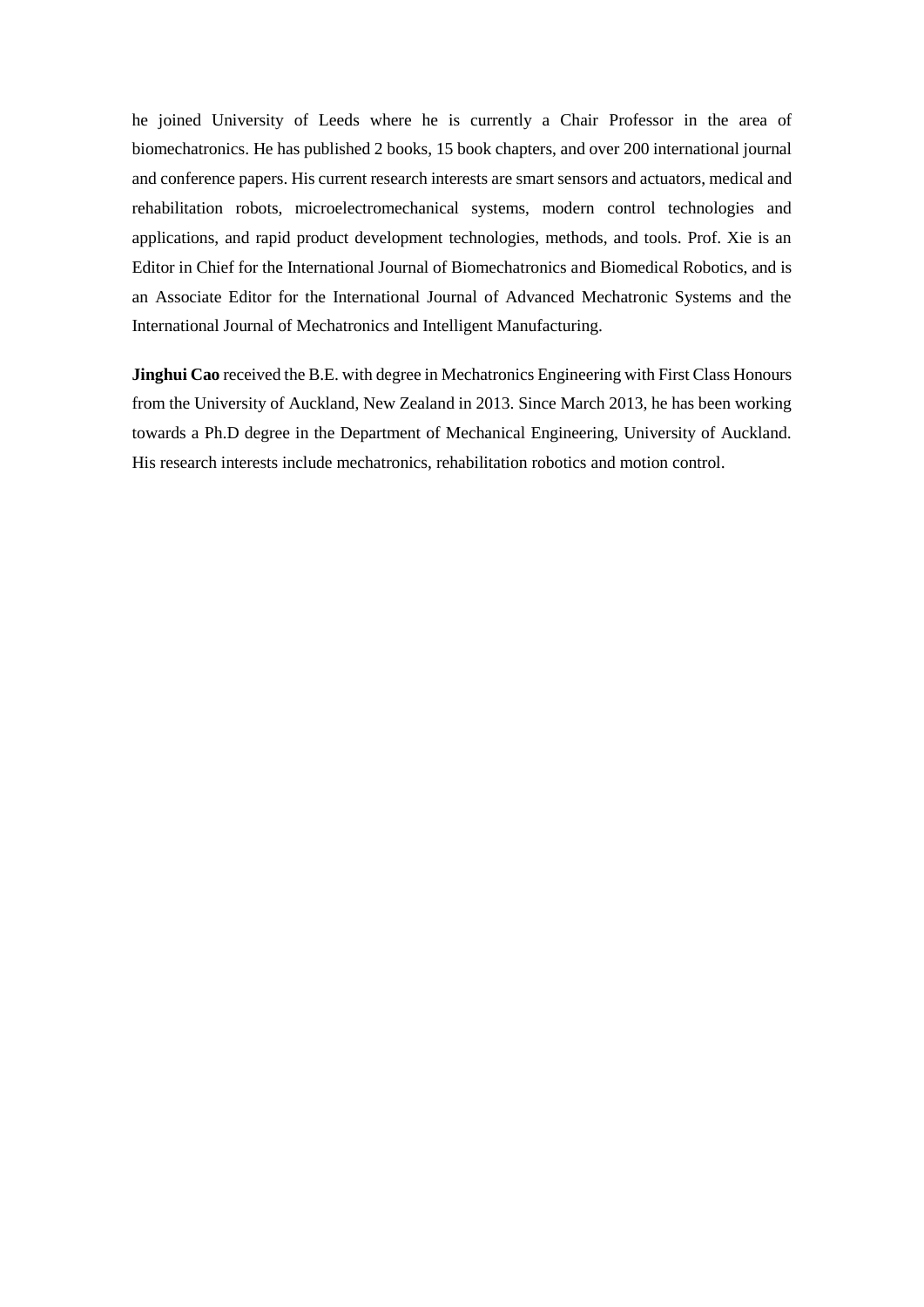# **Reviewing high-level control techniques on robot-assisted upper-limb rehabilitation**

**Abstract**− This paper presents a comprehensive review of high-level control techniques for upper-limb robotic training. It aims to compare and discuss the potentials of these different control algorithms, and specify future research direction. Included studies mainly come from selected papers in four review articles. To make selected studies complete and comprehensive, especially some recently-developed upper-limb robotic devices, a search was further conducted in IEEE Xplore, Google Scholar, Scopus and Web of Science using keywords ('upper limb\*' or 'upper body\*') and ('rehabilitation\*' or 'treatment\*') and ('robot\*' or 'device\*' or 'exoskeleton\*'). The search is limited to English-language articles published between January 2013 and December 2017. Valuable references in related publications were also screened. Comparative analysis shows that high-level interaction control strategies can be implemented in a range of methods, mainly including impedance/admittance based strategies, adaptive control techniques, and physiological signal control. Even though the potentials of existing interactive control strategies have been demonstrated, it is hard to identify the one leading to maximum encouragement from human users. However, it is reasonable to suggest that future studies should combine different control strategies to be application specific, and deliver appropriate robotic assistance based on physical disability levels of human users.

**Keywords:** interactive control; upper-limb; robot; rehabilitation

#### **1. Introduction**

Stroke is the second leading cause for acquired disabilities in adults [\[1,](#page-13-0) [2\]](#page-13-1), and most of these survivors are left with motor impairments on their upper-limb movements [\[3\]](#page-13-2). Other issues like spinal cord injuries [\[4\]](#page-13-3) and multiple sclerosis [\[5\]](#page-13-4) can also lead to upper limb control deficits. A variety of robotic devices have been developed for people's upper limb rehabilitation over the past few decades [\[6-9\]](#page-13-5). With respect to traditional physical therapy, robot-assisted techniques are able to provide more intensive training by increasing the number of repetitions which a therapist can impose, and allow more intelligent interaction [\[10\]](#page-13-6).

Many upper-limb rehabilitation robotic systems have been successfully developed with experimental validation with human users. They are either wearable exoskeleton robots (such as the ARMin III [\[11\]](#page-13-7) and the L-EXOS [\[12\]](#page-13-8)), or end-effector devices (such as the MIT-MANUS [\[13\]](#page-13-9) and the hCAAR [\[14\]](#page-13-10)). These robotic devices can be also classified into unilateral or bilateral systems. While majority of current robot-assisted upper-limb rehabilitation techniques are designed for unilateral training of human limbs, bilateral training has become an emerging form of rehabilitation by stimulating coordinated use of both arms [\[6\]](#page-13-5). One example is the hand robotic device developed by Rashedi, et al. [15].

Robot-assisted upper-limb training can provoke motor plasticity and therefore improve motor recovery. Passive training is to control the robotic movement strictly along a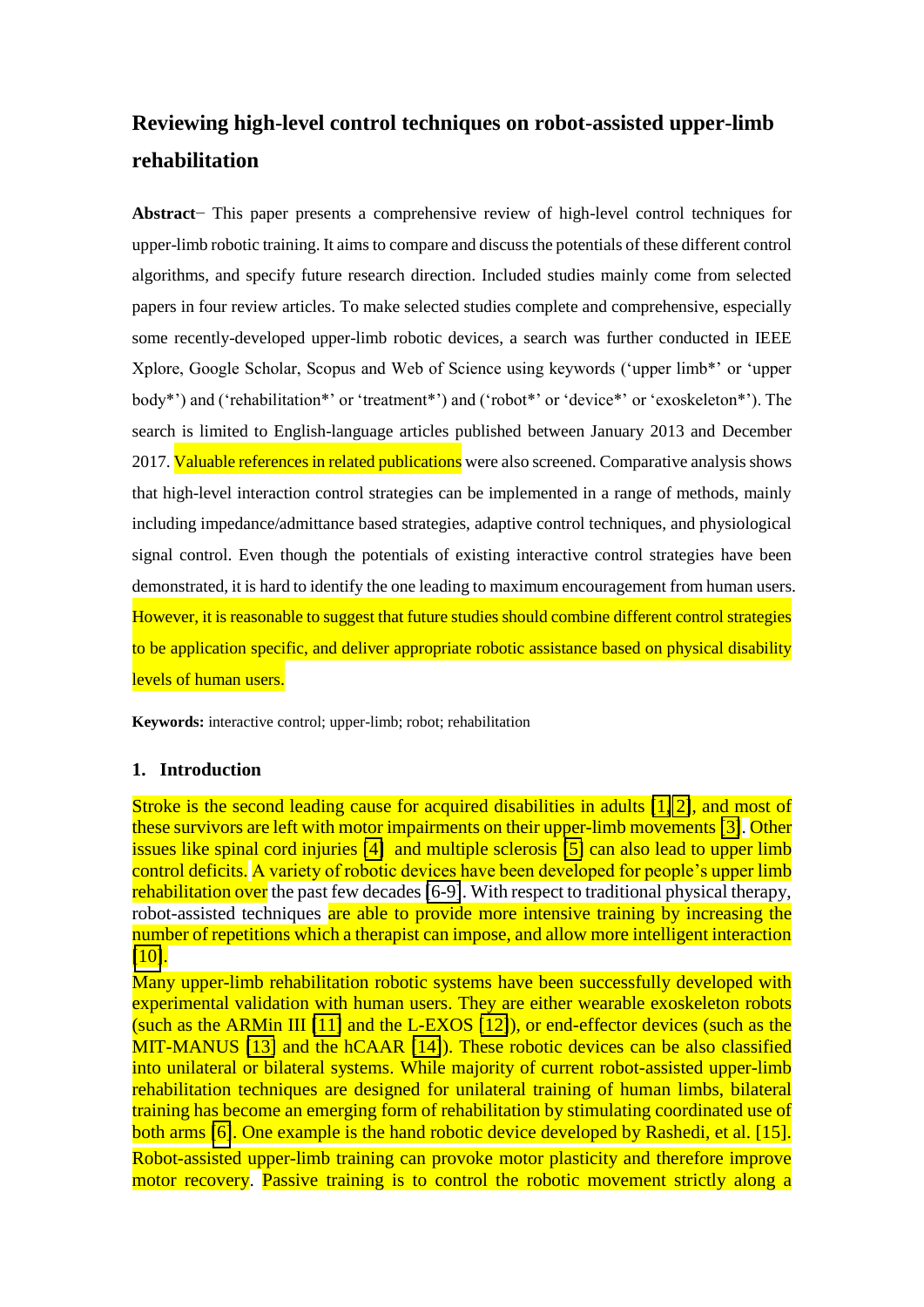desired reference trajectory through position feedback with high gains. In rehabilitation this passive technique is common at early stages of rehabilitation, when the impaired limb is generally unresponsive. However, the efficacy of passive training is known to be limited in stimulating neuroplasticity [\[16\]](#page-13-11). To enhance rehabilitation efficacy, especially for late stages of therapy, patients are normally encouraged to be involved with the robotic training with active engagement. It is evident that the low-level trajectory tracking control techniques do not allow for the implementation of interactive training. High-level control strategies are required on robotic devices to achieve more effective rehabilitation training due to enhanced human-robot interaction.

However, the question of what is the most appropriate high-level control technique for robot-assisted upper-limb rehabilitation is not evident. Direct comparisons between different high-level control strategies implemented with the same robotic device are lacking. This review aims to investigate various high-level control techniques already implemented on robotic prototypes. and analyze their potentials in delivering more effective robotic training to human upper limbs. In this review, we focus on the discussion of "high-level" rather than "low-level" control algorithms already implemented on upperlimb rehabilitation robots. The "high-level" concept is defined as control strategies to realize **interactive** robotic training. From the viewpoint of end users, "high-level" strategies generally refer to these designs that direct human-robot interaction following certain training tasks. A common way is to encourage patients' active engagement with robot-assisted rehabilitation training considering their movement intention or task completion performance.

This review paper is organized as below: following the Introduction, a detailed search and selection process is given, including selected papers, identified databases and keywords, and inclusion/exclusion criteria. Results of different classifications are provided next in tables, followed by Discussion and Conclusion.

#### **2. Search and selection process**

Selected studies are mainly from four review papers [\[6-9\]](#page-13-5). In 2012, Lo and Xie [8] reviewed 17 typical upper-limb exoskeleton robots for rehabilitation of patients with neuromuscular disorders, and Van Delden, et al. [6] summarized six mechanical and 14 robotic bilateral upper limb training devices. In 2016, Brackenridge, et al. [7] conducted a more comprehensive review on upper-limb rehabilitation devices (141 robotic or mechanical devices), and Proietti, et al. [9] presented a list of 32 upper-limb rehabilitation robotic exoskeletons focusing on control techniques. To ensure selected studies complete and comprehensive, especially some recently-developed upper-limb robotic devices, a search was further conducted in IEEE Xplore, Google Scholar, Scopus and Web of Science using keywords ('upper limb\*' or 'upper body\*') and ('rehabilitation\*' or 'treatment\*') and ('robot\*' or 'device\*' or 'exoskeleton\*'). The search is limited to English-language articles published between January 2013 and December 2017. Valuable references listed in relevant publications were also screened.

This review aims to compare and analyze existing upper-limb rehabilitation devices in terms of high-level control strategies. The inclusion criteria include 1) robotic exoskeletons or platform robots developed for human upper limb rehabilitation, 2) implementation of interactive control schemes, and 3) well-developed prototypes that have been successfully prototyped and tested on human subjects. Studies with design analysis, simulation or tests on animals will be excluded. When there are multiple studies with the same robotic system, only those implemented with high-level control are selected. Excluded studies are those 1) with non-automatic mechanical rehabilitation devices, 2)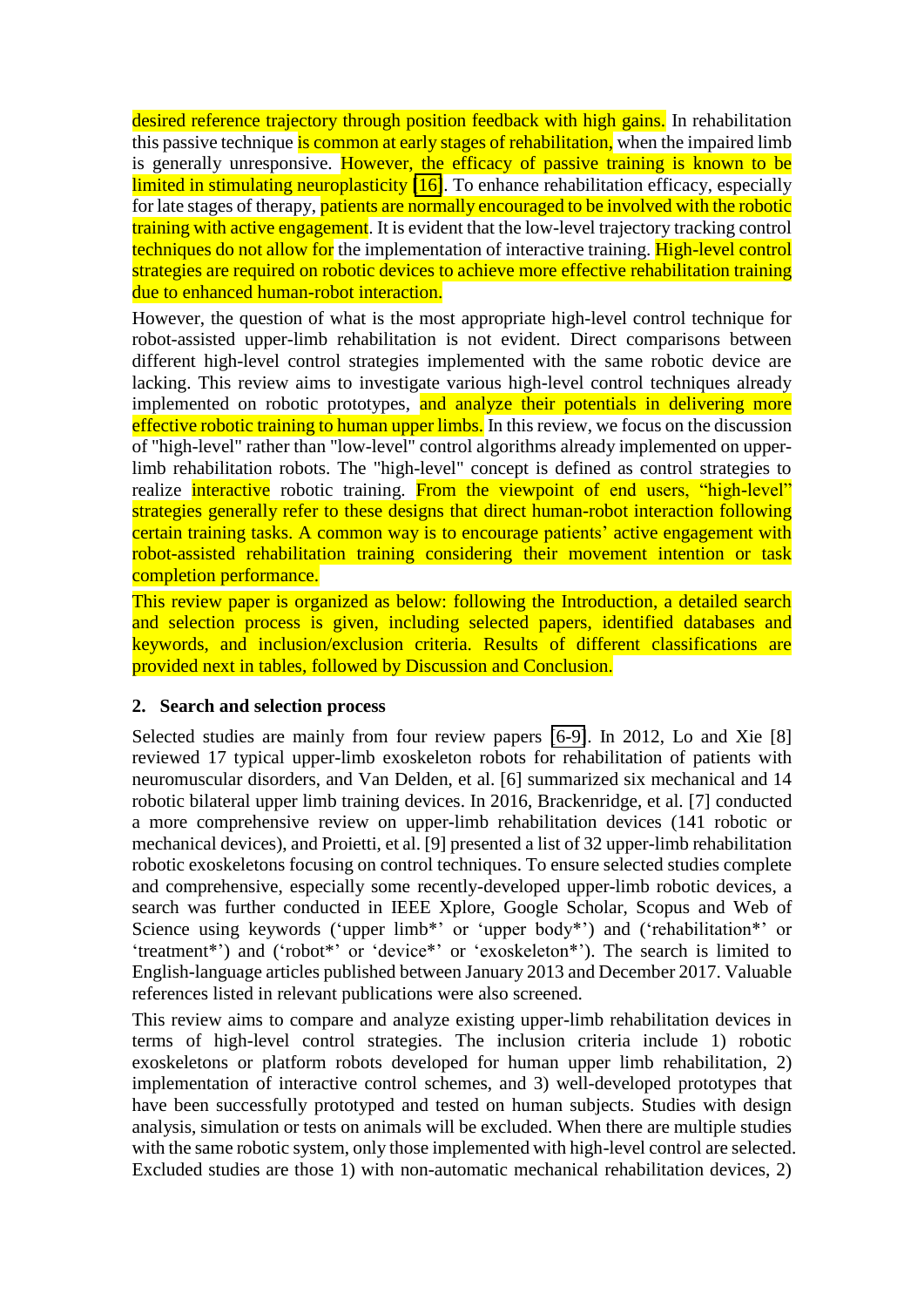with only mechanical description or design optimization of the robotic device, 3) with only trajectory tracking control implementation, 4) focusing on human finger rehabilitation, and 5) with experimental validation of the robotic system on animals instead of human users. The search and selection process is presented in Figure 1.



Figure 1. Flow chart of the search and selection process. (AAN: assist-as-needed; EMG: electromyographic; EEG: electroencephalography; MI: motor imagery; SSVEP: steady-state visual evoked potential)

More specifically about the selection process, studies with non-automatic mechanical devices rather than robotic ones for upper-limb rehabilitation are excluded, such as the T-WREX [\[17\]](#page-13-12) that passively counterbalances the arm weight using elastic bands. Studies with only mechanical description or design optimization of the robotic device are excluded, such as some upper-limb powered exoskeletons [\[18-20\]](#page-13-13), the Pneu-WREX [\[21\]](#page-14-0), the Wrist Gimbal [\[22\]](#page-14-1), and the 6-REXOS [\[23\]](#page-14-2), the optimization of a redundant shoulder exoskeleton [\[24\]](#page-14-3), the BONES [\[25,](#page-14-4) [26\]](#page-14-5), and the MEDARM [\[27,](#page-14-6) [28\]](#page-14-7). Studies such as [\[29,](#page-14-8) [30\]](#page-14-9) were also excluded due to the lack of experimental validation with human users, although advanced control techniques were proposed. Studies focusing on finger rehabilitation are excluded, such as the Haptic Knob [\[31\]](#page-14-10), the intelligent hand motion system [\[32\]](#page-14-11), the intention-driven hand robotic system [\[33\]](#page-14-12), the FINGER [\[34\]](#page-14-13), the pneumatically-controlled glove [\[35\]](#page-14-14), and the electromyographic (EMG) controlled hand exoskeletons [\[36,](#page-14-15) [37\]](#page-14-16). Studies are excluded if solely involving trajectory tracking control techniques, four examples are the Hybrid-PLEMO [\[38\]](#page-14-17), the ETS-MARSE [\[39\]](#page-14-18), the robot arm [\[40\]](#page-15-0), and the ExoRob [\[41\]](#page-15-1). Studies with advanced adaptive control algorithms aiming to achieve stable, accurate, and robust trajectory tracking are excluded, such as an impedance identification based adaptive control method [\[42\]](#page-15-2), a neural proportional– integral–derivative (PID) control [\[43\]](#page-15-3), a robust sliding base control [\[44\]](#page-15-4), an adaptive controller combining a PID-based feedback controller and an iterative learning controller based feedforward controller [\[45\]](#page-15-5), and an observer based adaptive control [\[46\]](#page-15-6). Studies are selected with higher-qualified high-level control techniques in the case of multiple studies with the similar robotic system. For instance, studies [\[12,](#page-13-8) [47\]](#page-15-7) are included compared with those [\[48,](#page-15-8) [49\]](#page-15-9). Studies introducing newer prototypes with the same control strategy were selected with respect to those with old versions. It should be noted that these studies presenting high-level control strategies of the old prototypes will be still cited to support comparison and analysis.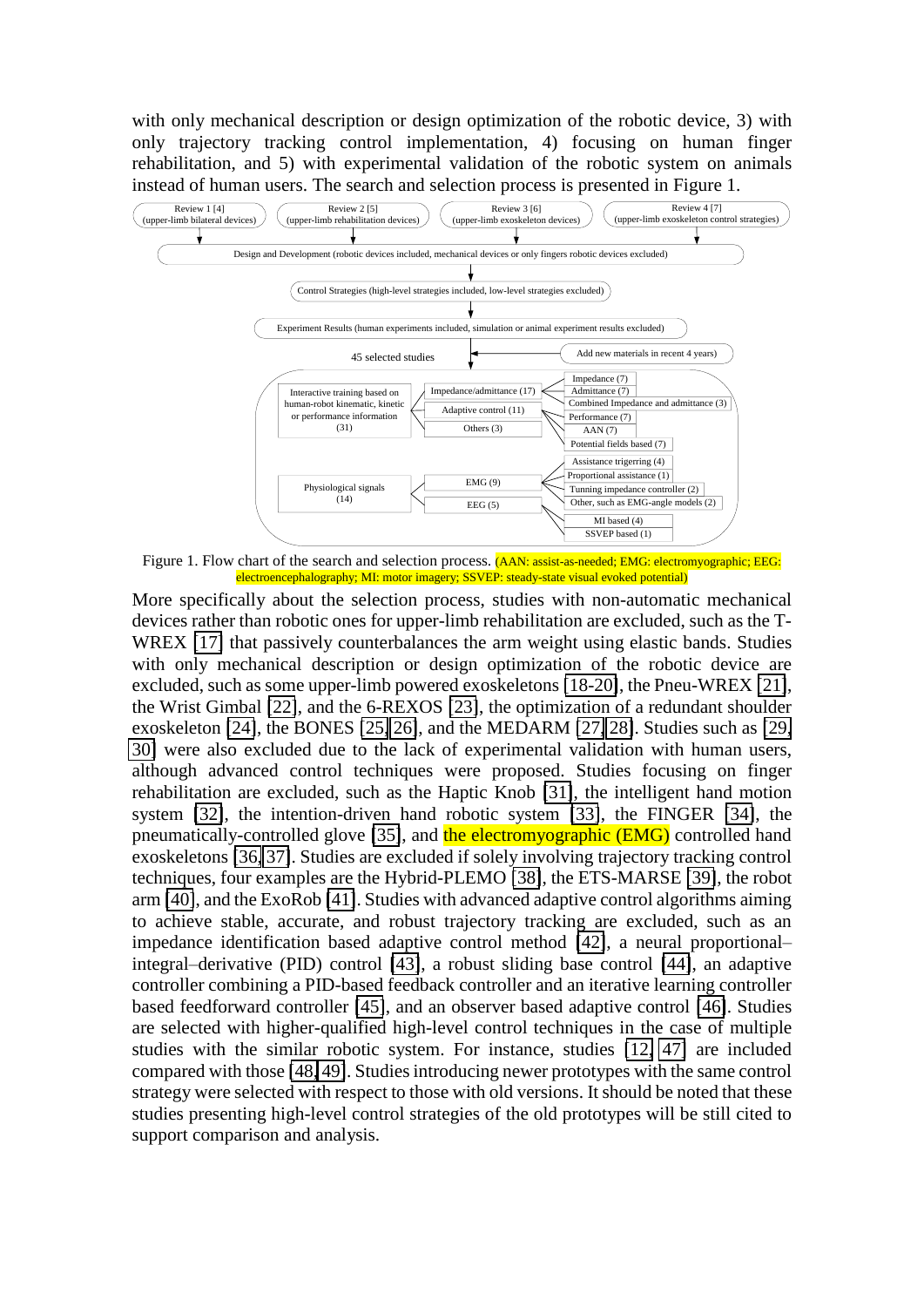### **3. Results**

After a comprehensive search and selection, a total of 45 studies are selected based on predefined inclusion and exclusion criteria. In Table 1 are 31 rehabilitation studies that implement interactive training based on human-robot kinematic, kinetic or performance information, of them seven studies [\[12,](#page-13-8) [50-55\]](#page-15-10) based on impedance, seven studies [\[56-](#page-15-11) [62\]](#page-15-11) based on admittance, three studies combining impedance with admittance [\[63-65\]](#page-16-0), four studies [\[14,](#page-13-10) [66-68\]](#page-16-1) for adaptive control based on performance, six studies [\[69-74\]](#page-16-2) with **assist-as-needed (AAN) strategy**, one study [\[75\]](#page-16-3) with potential fields based adaptive control, and three other studies [\[76-78\]](#page-16-4). Table 2 presents 14 studies with interactive training based on physiological signals, of them nine studies [\[13,](#page-13-9) [79-86\]](#page-16-5) based on **EMG** signals and five studies [\[47,](#page-15-7) [87-90\]](#page-17-0) based on **electroencephalography (EEG)** signals. Further to divide EMG related research, four studies [\[13,](#page-13-9) [79-81\]](#page-16-5) tried to trigger robotic assistance by detecting participants' movement intention using EMG signals, one study [\[82\]](#page-17-1) linked EMG signals to robotic assistance, two studies[\[83,](#page-17-2) [84\]](#page-17-3) linked EMG signals to impedance control parameters, another two studies[\[85,](#page-17-4) [86\]](#page-17-5) represent others, such as EMG-angle models. For EEG related research, four studies [\[47,](#page-15-7) [88-90\]](#page-17-6) used EEG signals to detect motion intention based on motor imagery (MI) but the one [\[87\]](#page-17-0) using the steadystate visual evoked potential (SSVEP) method.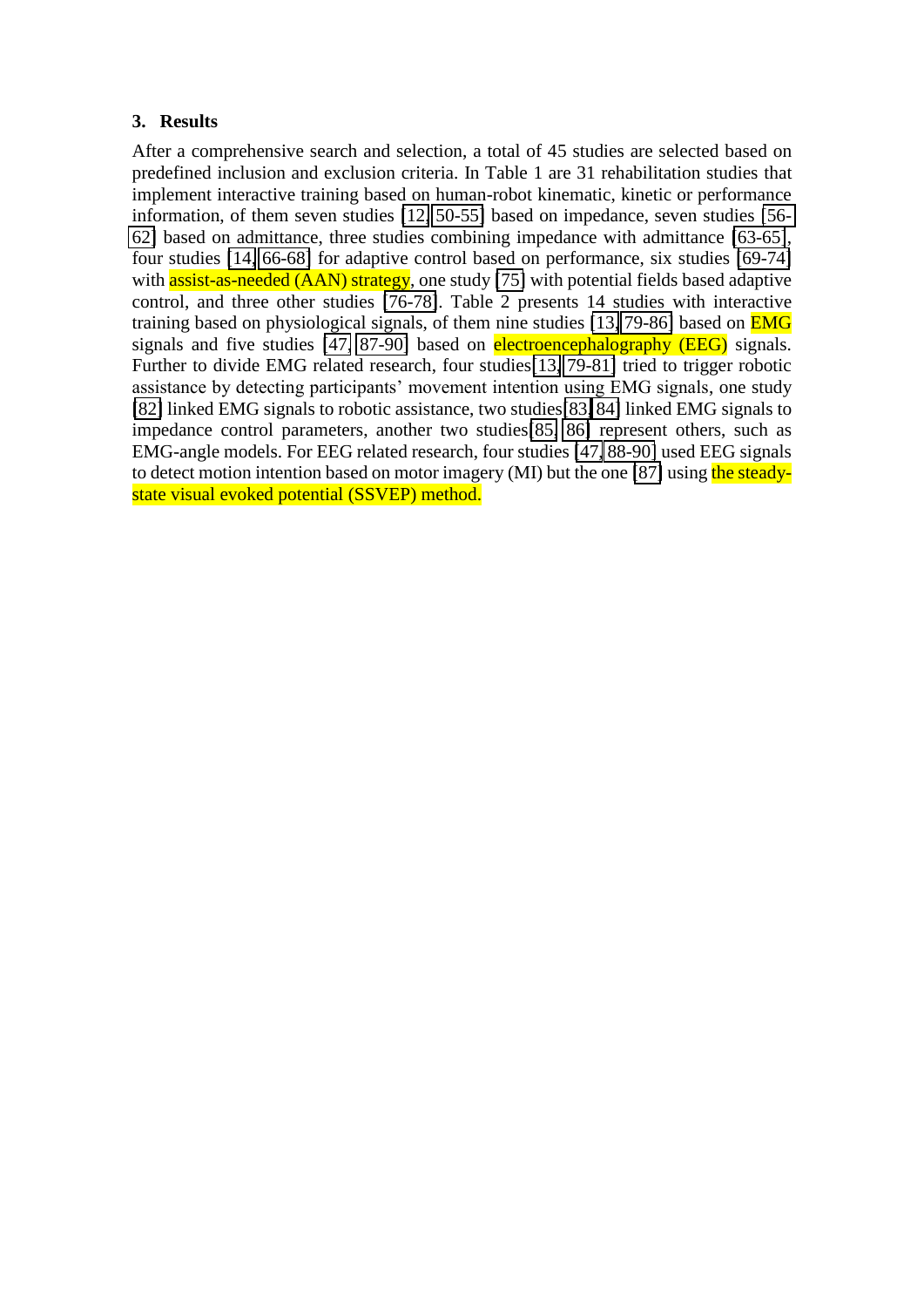#### Table 1. Thirty-one studies implementing human-robot interaction training based on kinematic, kinetic or performance information.

| <b>Studies</b>                                                                                        | Joints                                | <b>Control Strategies</b>                                                                   | <b>Features</b>                                                                                                                                                                                                                                                                                                              | <b>Training Tasks</b>                                                                                                          | <b>Performances</b>                                                                                                                                                                                                                                    |  |  |
|-------------------------------------------------------------------------------------------------------|---------------------------------------|---------------------------------------------------------------------------------------------|------------------------------------------------------------------------------------------------------------------------------------------------------------------------------------------------------------------------------------------------------------------------------------------------------------------------------|--------------------------------------------------------------------------------------------------------------------------------|--------------------------------------------------------------------------------------------------------------------------------------------------------------------------------------------------------------------------------------------------------|--|--|
| <b>Impedance/admittance control</b> (* impedance, ***dmittance, ***combined impedance and admittance) |                                       |                                                                                             |                                                                                                                                                                                                                                                                                                                              |                                                                                                                                |                                                                                                                                                                                                                                                        |  |  |
| Haptic<br>device<br>$[50]$ *                                                                          | Forearm<br>Wrist                      | Impedance control.                                                                          | In patient-in-charge mode, it required low impedance. In robot-in-charge<br>mode, it needed high robot impedance.                                                                                                                                                                                                            | Play games in virtual reality in<br>eight different directions.                                                                | Experimental results suggest that the developed<br>device can be used as a good haptic interface.                                                                                                                                                      |  |  |
| L-EXOS<br>$[12]*$                                                                                     | Shoulder<br>Elbow                     | Impedance control.                                                                          | Leave the patient the possibility to actively conduct the task and being passively guided by the robot only when he/she is unable to complete the<br>reaching task.                                                                                                                                                          | Reaching movements.                                                                                                            | The evaluation on eight post-stroke patients showed a<br>significant reduction of the performance error<br>(paired $t - \text{test}, p < 0.02$ ).                                                                                                      |  |  |
| IntelliArm<br>$[51, 52]$ *                                                                            | Shoulder<br>Elbow<br>Hand             | Zero resistance regulation<br>control [51]. Internal model<br>based impedance control [52]. | The feedback loop of measured force and torque was constructed at each joint<br>to regulate zero force/torque [51]. It was accurate and robust due to dynamics<br>estimation error correction using the internal model control structure and<br>efficient estimation of nonlinear dynamics using time-delay estimation [52]. | Perform voluntary movement<br>training with zero resistance [51]<br>Active reaching training after<br>passive stretching [52]. | Feasibility of the integrated capabilities of the robotic<br>system was demonstrated through experiments with<br>stroke survivors and healthy subjects.                                                                                                |  |  |
| Rehab-<br>Exos<br>exoskeleton<br>$[53]*$                                                              | Shoulder<br>Elbow<br>Wrist            | Interaction torque control<br>based on impedance.                                           | The centralized torque control is based on a full dynamics model of the<br>exoskeleton, calculates the kinematics and dynamics of the system and<br>estimates the feed-forward contribution for the compensation of dynamic<br>loads measured by joint torque sensors.                                                       | Track desired trajectories.                                                                                                    | Tests have been carried out to validate the desired<br>torque tracking in haptic interaction tasks.                                                                                                                                                    |  |  |
| RiceWrist<br>$[54]*$                                                                                  | Forearm<br>Wrist                      | Impedance force control.                                                                    | In the case of the forearm, the task-space and the joint-space are the same and<br>hence the impedance controller is simply a joint-space controller.                                                                                                                                                                        | Free motion and steady contact<br>with the visual wall.                                                                        | RiceWrist is a modification of the MAHI exoskeleton<br>[91]. It exhibits low friction, zero-backlash and high<br>manipulability.                                                                                                                       |  |  |
| <b>LIMPAOT</b><br>$[55]$ *                                                                            | Shoulder<br>Elbow                     | Impedance control.                                                                          | The impedance control contains the gravitation vector used to compensate<br>for gravitational effects.                                                                                                                                                                                                                       | Tracking a cycloidal joint angle<br>reference                                                                                  | The impedance controller ensures tracking of a<br>cycloidal joint angle reference.                                                                                                                                                                     |  |  |
| Support<br>robot<br>$[56]$ **                                                                         | Shoulder<br>Elbow                     | Admittance control                                                                          | For resistance force control.                                                                                                                                                                                                                                                                                                | Move the upper limb along the<br>guided trajectory made by the<br>therapist.                                                   | Training on subjects verified the effectiveness of the<br>control algorithm of these systems.                                                                                                                                                          |  |  |
| <b>MEMOS</b><br>$[57]$ **                                                                             | Shoulder<br>Elbow<br>Wrist            | Stiffness control based on<br>admittance.                                                   | The selection of parameters like task duration, maximum speed, force<br>threshold could be changed for each patient.                                                                                                                                                                                                         | Track a figure in a horizontal<br>plane.                                                                                       | Results showed that the robotic system is able to help<br>chronic hemiparetics to reduce their impairments.                                                                                                                                            |  |  |
| iPAM robot<br>$[58]^{**}$                                                                             | Shoulder<br>Elbow<br>Wrist            | Admittance control.                                                                         | It allowed the charactistics of assistance to be altered in each degree of<br>freedom (DOF) of the human arm independently.                                                                                                                                                                                                  | Perform the cycle task for 15<br>times.                                                                                        | Results demonstrated the control suitability<br>depending on the severity of patient disability.                                                                                                                                                       |  |  |
| Wrist robot<br>$[59]$ **                                                                              | Wrist                                 | Admittance control.                                                                         | Implement several rehabilitation exercise by adjusting impedance parameters<br>appropriately.                                                                                                                                                                                                                                | Perform<br>isometric,<br>isotonic.<br>passive isokinetic exercise and<br>active isokinetic exercise.                           | The validity of the proposed system is confirmed<br>through experiments.                                                                                                                                                                               |  |  |
| Gentle/G<br>$[60]$ **                                                                                 | Shoulder<br>Elbow<br>Hand             | Admittance control                                                                          | When combining Gental/G $[92]$ with the Gentle/S robot $[93]$ a total of 6<br>active and 3 passive DOFs are available, and virtual exercises are designed<br>to be highly interactive and motivational.                                                                                                                      | Reach-grasp-transfer-release<br>movements.                                                                                     | Results indicate the benefits of functional reach and<br>grasp therapy as performed by the Gentle/G robotic<br>system.                                                                                                                                 |  |  |
| EXO-UL7<br>$[61]$ **                                                                                  | Shoulder<br>Elbow<br>Forearm<br>Wrist | Admittance control                                                                          | Two different admittance controllers: one used the force to create trajectories,<br>and the other resolves the interaction forces into joint torque equivalents<br>before creating trajectories in joint space.                                                                                                              | Perform tasks of inserting the peg<br>into the hole.                                                                           | Task space based admittance control was about 11%<br>lower in mean interaction energy for the peg in the<br>hole task compared to joint space control. Task<br>completion time increased with both controllers<br>compared to back-driving the device. |  |  |
| Bimanual<br>robot<br>$[62]$ **                                                                        | Shoulder<br>Elbow                     | Admittance control                                                                          | The parameters of admittance control could be adjusted based on training<br>mode.                                                                                                                                                                                                                                            | tracking<br>exercises<br>Perform<br>developed to stimulate motor<br>learning.                                                  | Results showed the system is suitable for motor<br>learning experiments during unimanual and bimanual<br>movements.                                                                                                                                    |  |  |
| HEnRie<br>$[65]$ ***                                                                                  | Elbow<br>Hand                         | High level impedance control<br>and low level admittance one                                | A virtual physiotherapist to stimulate and guide the patient through the<br>rehabilitation process.                                                                                                                                                                                                                          | Perform 17 repetitions of the<br>reaching and grasping tasks.                                                                  | HEnRiE allows training of complex reaching and<br>grasping movements.                                                                                                                                                                                  |  |  |
| ARMin<br>$[64].***$                                                                                   | Shoulder<br>Elbow<br>Wrist            | Patient-cooperative control<br>based on impedance and<br>admittance.                        | Axes 1 and 2 are admittance controlled, and axes 3 to 6 are impedance<br>controlled.                                                                                                                                                                                                                                         | Fulfill a task and gets patient-<br>cooperative support in a ADLs<br>game.                                                     | The latest ARMin system is commercially available.                                                                                                                                                                                                     |  |  |
| Upper-limb<br>exoskeleton<br>$[63]$ ***                                                               | Shoulder<br>Elbow                     | Impedance/admittance<br>control.                                                            | Gravity and friction compensation algorithms are developed to make the<br>use's interaction with the robot feel light.                                                                                                                                                                                                       | Perform upper limb voluntary<br>movements.                                                                                     | Experimental results demonstrated the feasibility<br>impedance and admittance control for both the robot<br>elbow and shoulder joint.                                                                                                                  |  |  |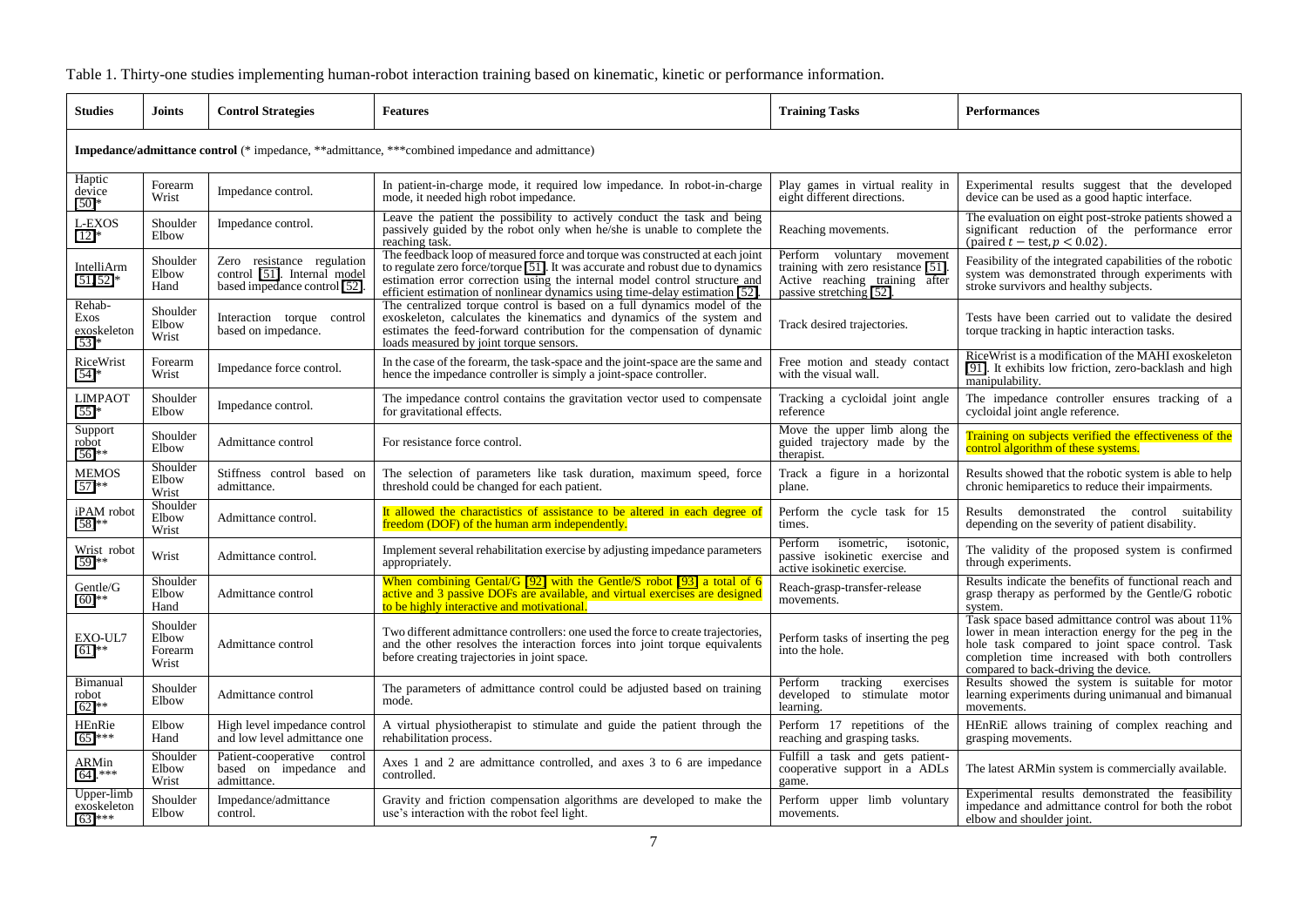| <b>Adaptive control</b> (* performance based, **AAN, *** Potential fields based) |                               |                                                                                                       |                                                                                                                                                                                                                                                                                            |                                                                                                         |                                                                                                                                                                                                           |  |  |
|----------------------------------------------------------------------------------|-------------------------------|-------------------------------------------------------------------------------------------------------|--------------------------------------------------------------------------------------------------------------------------------------------------------------------------------------------------------------------------------------------------------------------------------------------|---------------------------------------------------------------------------------------------------------|-----------------------------------------------------------------------------------------------------------------------------------------------------------------------------------------------------------|--|--|
| Bimanual<br>robot $[66]$ *                                                       | Shoulder<br>Elbow<br>Wrist    | Adaptive assistance control                                                                           | Allow the paretic arm to contribute as much as possible toward tracking the<br>reference object.                                                                                                                                                                                           | Tracking exercises.                                                                                     | Trials on four stroke patients show promising results.<br>After eight training sessions, the subjects were able to<br>apply forces with the paretic arm similar to the forces<br>of the unaffected arm.   |  |  |
| IIT-wrist<br>robot $[67]*$                                                       | Forearm<br>Wrist              | Performance based adaptive<br>control.                                                                | The level of difficulty was managed by the controller modulating two<br>parameters as a function of the performance: a) frequency of the target<br>motion; b) level of the robot assistance.                                                                                               | Mono-dimensional tracking of a<br>sinusoidally moving target.                                           | Preliminary results show that robotic therapy may<br>improve motivations in patients and provide tangible<br>results even in a short term experience                                                      |  |  |
| <b>RUPERT</b><br>$[68]$ *                                                        | Shoulder<br>Elbow<br>Wrist    | Adaptive active-assist mode<br>and adaptive co-operative<br>mode.                                     | The active-assist therapy utilizes the measure of a subject's motor ability and<br>real-time movement kinematics to initiate robotic assistance at the<br>appropriate time. The adaptive co-operative mode is to enable task<br>completion instead of completing the task for the subject. | Reaching movements to different<br>target locations.                                                    | The results on three stroke subjects demonstrated that<br>the device can be used for administering robot-<br>assisted therapy, in a manner that encourages<br>voluntary participation.                    |  |  |
| hCAAR<br>$[14]*$                                                                 | Shoulder<br>Elbow<br>Wrist    | non-assist<br>for<br>Active<br>active<br>assessment<br>and<br>assisted bimanual mode for<br>training. | The assistance levels adjust according to the performance in the assessment<br>exercise.                                                                                                                                                                                                   | Each game involves a series of<br>linear movements.                                                     | Seventeen participants used the robotic device<br>independently for eight weeks in their own homes<br>with significant improvements in the kinematic and<br>clinical outcomes.                            |  |  |
| <b>PASCAL</b><br>robot<br>$[69]$ **                                              | Shoulder<br>Elbow             | AAN path control.                                                                                     | Virtual tunnel to stay close to the desired path;<br>(1)<br>Minimum and maximum speed restrictions;<br>(2)<br>(3)<br>Direction-dependent supportive flux along the path;<br>Gain-scheduling control to ensure the target is reached.<br>(4)                                                | Move to one of eight different<br>targets located at a distance of 10<br>cm around a starting position. | Results showed that the AAN controller covers the<br>support range from a passive arm that needs full<br>assistance to a completely active movement.                                                      |  |  |
| Pneu-<br><b>WREX [70,</b><br>$711**$                                             | Clavicle<br>Shoulder<br>Elbow | Model based AAN control<br>with forgetting $[70, 71]$ .                                               | Lookup table forming a model of the patient's ability [70], and real-time<br>computer modeling of weakness optimizes robotic assistance [71].                                                                                                                                              | Reaching movements [70, 71]                                                                             | Results demonstrated the ability of the orthosis to<br>complete reaching movements with graded assistance<br>and to adapt to the effort level of the subject, with<br>improved movement ability [70, 71]. |  |  |
| RiceWrist-<br>S [72]**                                                           | Forearm<br>Wrist              | Model based AAN control.                                                                              | Model-based sensorless force estimation to determine subject capability.                                                                                                                                                                                                                   | Perform a target-reaching task in a<br>visual interface.                                                | The RiceWrist-S is a 3-DOF serial mechanism [94].<br>The AAN controller and accompanying algorithms<br>were demonstrated experimentally with subjects.                                                    |  |  |
| Upper-limb<br>robot<br>$[73]$ **                                                 | Arm<br>Wrist                  | AAN control.                                                                                          | It handles human-robot interactions in such a way that correct movements<br>are encouraged and incorrect ones are suppressed to make the training<br>process more effective.                                                                                                               | Trajectory tracking.                                                                                    | The control allows parameter adjustment to provide<br>flexibility for therapists to adjust and fine tune<br>depending on the conditions of the patients and the<br>progress of their recovery.            |  |  |
| NTUH-<br>ARM<br>$[74]$ **                                                        | Shoulder<br>Elbow             | AAN control.                                                                                          | It defined a smooth motion trajectory as basis to determine the timing to<br>switch on/off the assistance.                                                                                                                                                                                 | Smooth trajectory with continuous<br>positioning and velocity using the<br>cubic spline method.         | Results with six patients are positive and the<br>assessment by physical therapists also reveals<br>promising results.                                                                                    |  |  |
| Upper-limb<br>robot<br>$[75]$ ***                                                | Shoulder<br>Elbow<br>Wrist    | fields<br>Potential<br>based<br>adaptive control.                                                     | The control modified the robot behavior in accordance with a force field<br>defined along its workspace, trying to mimic the corrective actions done by<br>the therapists.                                                                                                                 | Track the path conducted by a<br>therapist.                                                             | Results showed that the controller based on potential<br>fields achieve a stable and safety behavior of the robot<br>with an acceptable accuracy.                                                         |  |  |
| Others                                                                           |                               |                                                                                                       |                                                                                                                                                                                                                                                                                            |                                                                                                         |                                                                                                                                                                                                           |  |  |
| Upper-limb<br>robot [76]                                                         | Shoulder<br>Elbow             | Hybrid Position/force control<br>incorporating fuzzy logic.                                           | Constrain the movement in the desired direction and to maintain a constant<br>force along the moving direction.                                                                                                                                                                            | Planned<br>linear<br>circular<br><sub>or</sub><br>trajectories                                          | Results on normal and stroke subjects showed that the<br>robot can guide subjects through linear and circular<br>movements under predefined external force levels.                                        |  |  |
| Forearm<br>robot [77]                                                            | Forearm                       | Fuzzy logic torque control.                                                                           | Fuzzy PI tuner was used to compensate the nonlinear dynamics of the robot<br>and the unknown disturbing torque from the subject.                                                                                                                                                           | Trajectory tracking                                                                                     | Results showed that in active mode the robot could<br>maintain constant assistant or resistant torque.                                                                                                    |  |  |
| <b>ULERD</b><br>$[78]$                                                           | Elbow<br>Wrist                | A method to detect the motion<br>of the human forearm using<br>elastic materials.                     | It is useful with the lack of backdrivability and accurate detection of the<br>contact force between the human and the device                                                                                                                                                              | Perform elbow<br>flexion<br>and<br>extension.                                                           | Results indicated that the proposed method of exerting<br>resistance can be implemented and is effective for use<br>with the ULERD.                                                                       |  |  |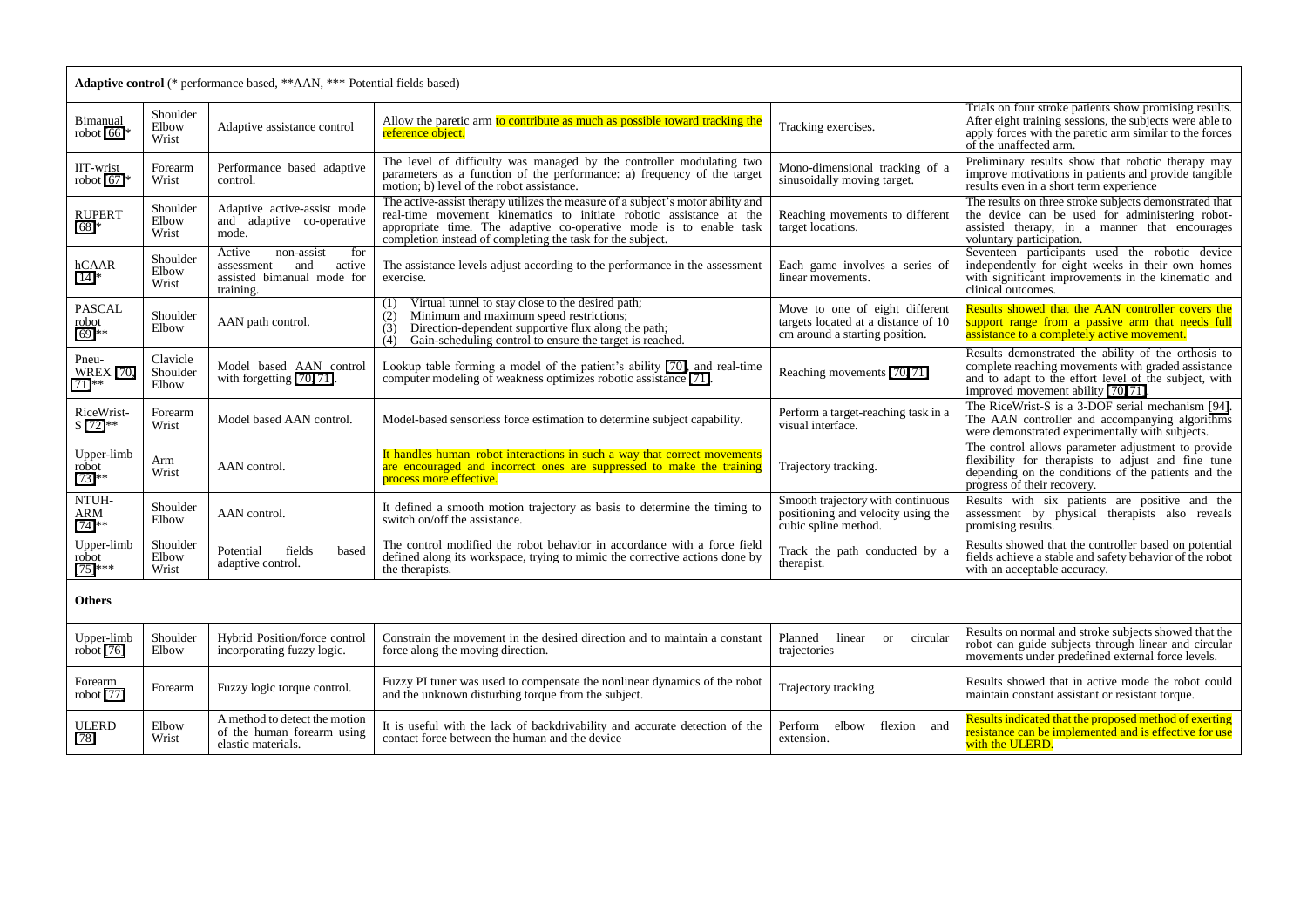| <b>Studies</b>                                                                                                                                                                                                                  | <b>Joints</b>                         | <b>Control Strategies</b>                                                                                                   | <b>Features</b>                                                                                                                                                                                                                                                                   | <b>Training Tasks</b>                                                                               | <b>Performances</b>                                                                                                                                                                             |  |  |  |
|---------------------------------------------------------------------------------------------------------------------------------------------------------------------------------------------------------------------------------|---------------------------------------|-----------------------------------------------------------------------------------------------------------------------------|-----------------------------------------------------------------------------------------------------------------------------------------------------------------------------------------------------------------------------------------------------------------------------------|-----------------------------------------------------------------------------------------------------|-------------------------------------------------------------------------------------------------------------------------------------------------------------------------------------------------|--|--|--|
| <b>Physiological control – EMG signals</b> (* triggering robots by detecting motion intention, ** linked to robotic assistance, *** linked to impedance control parameters, **** representing others, such as EMG-angle models) |                                       |                                                                                                                             |                                                                                                                                                                                                                                                                                   |                                                                                                     |                                                                                                                                                                                                 |  |  |  |
| MIT-<br><b>MANUS</b><br>$[13]*$                                                                                                                                                                                                 | Shoulder<br>Elbow<br>Wrist            | Speed, time or EMG signals to<br>assistance for<br>robot<br>initiate<br>performance-based robot therapy.                    | EMG activity increases above the threshold.                                                                                                                                                                                                                                       | Reaching movement tasks.                                                                            | The effectiveness of the algorithm is vague, but with<br>one strong benefit: a significant reduction in arm tone.                                                                               |  |  |  |
| Upper-limb<br>robot $[79]*$                                                                                                                                                                                                     | Shoulder<br>Elbow<br>Wrist            | EMG signals for patients' movement<br>intention detection.                                                                  | Levenberg-Marquardt algorithm based back propagation neural<br>network is used to recognize six rehabilitation motions.                                                                                                                                                           | Perform six upper-limb activities<br>of daily living (ADLs) motions.                                | Results on healthy subjects demonstrated the<br>effectiveness of the proposed method.                                                                                                           |  |  |  |
| Exoskeleton<br>arm $[80]$ *                                                                                                                                                                                                     | Elbow<br>Wrist                        | EMG signals for users' motion<br>intention detection.                                                                       | The difference of the EMG-based estimated muscle force between<br>the agonist and antagonist muscles is considered as the reference<br>input in the controller.                                                                                                                   | Perform flexion and extension<br>movements of the elbow and the<br>wrist.                           | The effectiveness of the proposed approaches has<br>been verified on five subjects.                                                                                                             |  |  |  |
| In $M$ otion <sup>2</sup><br>$[81]$ *                                                                                                                                                                                           | Shoulder<br>Elbow                     | The onset of a patient's attempt to<br>move is detected by monitoring<br>EMG signals in selected muscles.                   | EMG based game parameters can be adapted to train specific<br>muscles and to deliver robotic treatment even when the patient is<br>only able to generate weak bursts of muscular contractions. EMG<br>signals can be useful to better understand patient recovery from<br>stroke. | Perform<br>point-to-point<br>movements in a horizontal plane.                                       | <b>Experiments were conducted to evaluate the potential</b><br><b>EMG-triggered and robot-assisted therapy,</b><br>of<br>however its clinical effectiveness was not evaluated in<br>this study. |  |  |  |
| Elbow robot<br>$[82]$ **                                                                                                                                                                                                        | Elbow                                 | EMG signals for assistive control.                                                                                          | Provide continuous assistive torque in proportion to the amplitude<br>of the subject's EMG signal from the triceps and enable stroke subjects to perform training beyond their initial voluntary range<br>of motion (ROM).                                                        | Control elbow movement to track<br>and match the target pointer that<br>was displayed in real time. | Results on eight chronic stroke patients showed<br>improvements in upper limb functions in terms of<br>clinical scales and robot-measured parameters.                                           |  |  |  |
| Upper-limb<br>exoskeleton<br>$[83]$ ***                                                                                                                                                                                         | Shoulder<br>Elbow<br>Wrist            | EMG signals based impedance<br>control.                                                                                     | The estimated joint stiffness through EMG signals is utilized to<br>design the optimal reference impedance model.                                                                                                                                                                 | The designed trajectories were<br>selected as $0.5*sin(t)$ .                                        | The robustness of the proposed approach has been<br>verified using a real robotic exoskeleton and a human<br>operator.                                                                          |  |  |  |
| SUEFUL-7<br>$[84]$ ***                                                                                                                                                                                                          | Shoulder<br>Elbow<br>Forearm<br>Wrist | EMG signals based impedance<br>control.                                                                                     | Impedance parameters were adjusted in real time by considering<br>the upper-limb posture and EMG activity levels based on a neuro-<br>fuzzy modifier.                                                                                                                             | Perform<br>ADLs<br>cooperative<br>motions.                                                          | Results with two young subjects showed the<br>effectiveness of the proposed robotic system.                                                                                                     |  |  |  |
| Elbow<br>exoskeleton<br>$[85]$ ****                                                                                                                                                                                             | Elbow                                 | EMG-angle<br>model<br>An<br>was<br>constructed for pattern recognition,<br>i.e. using EMGs to predict elbow<br>joint angle. | Elbow joint angle can be predicted from EMG signals by using<br>the back-propagation neural network as the classifier. Thus the<br>nervous system can adapt the exoskeleton control for different<br>motions.                                                                     | elbow flexion<br>Perform<br>and<br>extension movements by holding a<br>1-kg load.                   | Results with six healthy subjects indicated that the<br>exoskeleton could be controlled by the user's motion<br>intention in real time based on EMG signals.                                    |  |  |  |
| W-EXOS<br>$[86]$ ****                                                                                                                                                                                                           | Forearm<br>Wrist                      | EMG-based fuzzy-neuro control to<br>realize natural and flexible motion<br>assistance.                                      | Multiple fuzzy-neuro controllers are used owing to muscles<br>activation levels changing in accordance with the angles of<br>motions.                                                                                                                                             | wrist<br>flexion<br>Perform<br>and<br>extension and forearm pronation<br>with assistance.           | Results with two young subjects show that the W-EXOS is able to assist wrist and forearm motion of<br>physically weak individuals.                                                              |  |  |  |
| <b>Physiological control —EEG signals</b> (* detecting motion intention based on SSVEP, ** detecting motion intention based on motor imagery (MI))                                                                              |                                       |                                                                                                                             |                                                                                                                                                                                                                                                                                   |                                                                                                     |                                                                                                                                                                                                 |  |  |  |

Table 2. Fourteen studies implementing human-robot interaction training based on physiological signals.

BOTAS [\[87\]](#page-17-18)\* Shoulder Elbow Wrist Fingers A SSVEP based brain-computer<br>interface (BCI) using EEG signals. The BCI was used to trigger predefined movements.  $\left|\begin{array}{c}\text{Grasping-a-ball} \\ \text{the ball measurement}\end{array}\right|$ the-ball movement. Twelve able-bodied subjects were able to control BOTAS successfully using SSVEP. L-EXOS [\[47\]](#page-15-22)\*\* Shoulder Elbow Gaze-BCI-driven control. BCI: brain computer interface At the level of action plan, a kinect-based vision system was employed to track objects, and an eye-tracker was used for target selection. At the level of action generation, an EEG-based BCI was used to control the movement through the motor imagery (MI) paradigm. Assist the patient in reaching and grasping of real objects by online capturing his/her intention of movement. Results showed that subjects were able to operate the exoskeleton movement by BCI with a classification error rate of  $89.4 \pm 5.0\%$  in the robot-assisted condition. BRAVO Exoskeleton [\[88\]](#page-17-19)\*\* Shoulder Elbow Wrist Movement intention detection based<br>on MI-BCI. MI-BCI was used to trigger the robot movement. reaching/grasping/releasing tasks. The average elapsed time of 3.45±1.60 s indicates that patients were able to volitionally trigger task execution through the MI-BCI. ArmeoPower [\[89\]](#page-17-20)\*\* Shoulder Elbow Wrist Movement intention detection based on MI-BCI. Link three-dimensional robotic training to the participants' Reaching movements. Results showed that the proposed BCI can link threedimensional robotic training to the participants' efforts and allow for task-oriented practice of ADLs. MAHI Exo-II [\[90\]](#page-17-21)\*\* Elbow, Forearm, Wrist Movement intention detection based on MI-BCI. Several BCI features were optimized to increase system performance in the presence of single-trial variability of MRCPs in the injured brain. Initiate elbow flexion or extension of the exoskeleton to reach the target. Evidences show the closed-loop EEG-based BCI can be optimized to perform well across multiple days without system recalibration.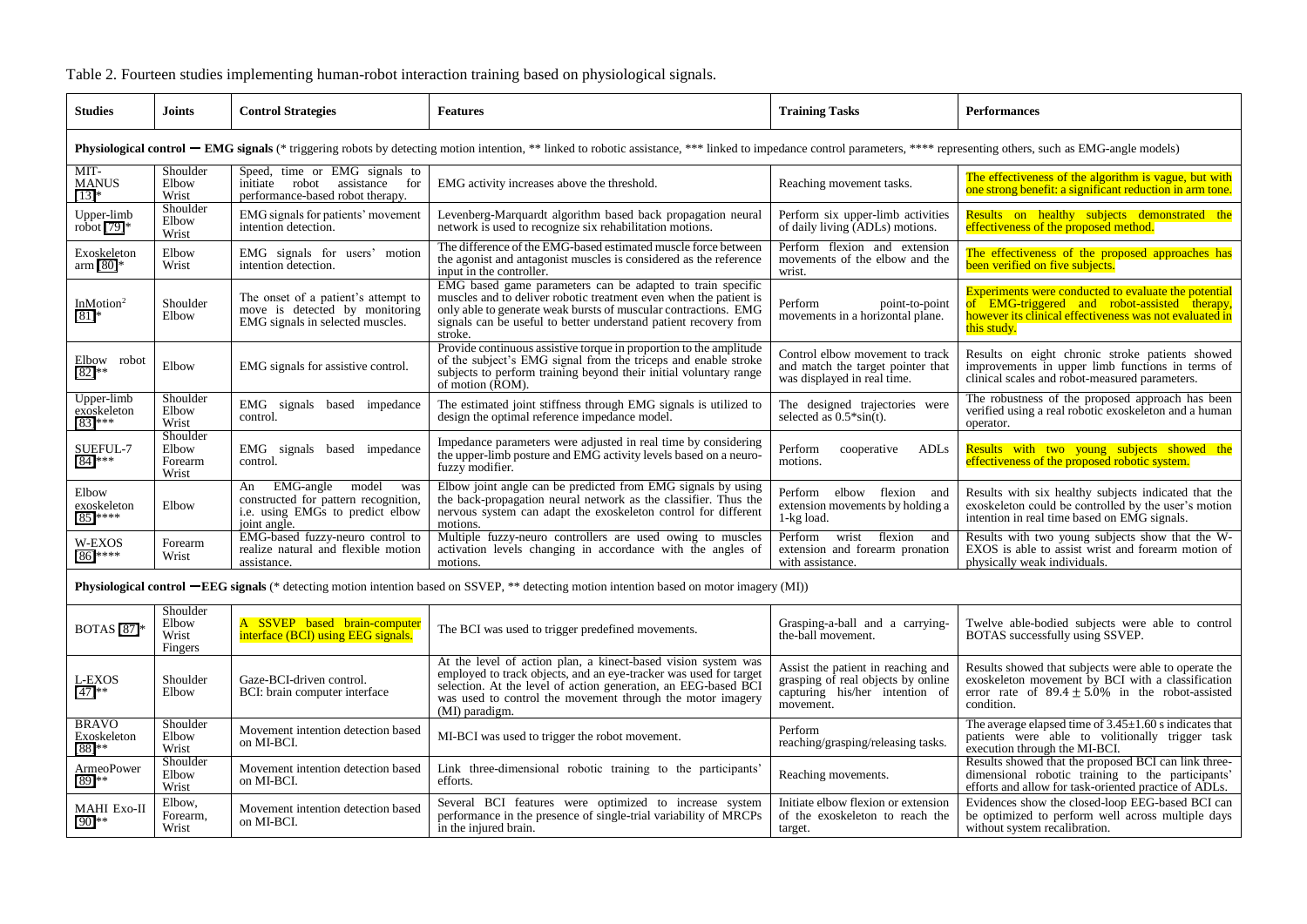#### **4. Discussion**

The efficacy of robot-assisted physical therapy can be enhanced when active engagement is involved by the patient, while passive training is not capable of inducing motor learning [\[47\]](#page-15-7). Encouraging human users to perform self-initiated movements is thought to be an essential requirement to achieve effective cortical reorganization [\[47\]](#page-15-7). Over the past few decades, a variety of high-level control strategies have been proposed to modulate the robot assistance according to kinematic, kinetic, performance, or either physiological information measured during task execution, such as trajectory tracking error, interaction force/torque, EMG, and EEG activity, as summarized in Table 1 and 2.

#### **4.1 Impedance/admittance control**

Human-robot interactive tasks cannot be completely handled by just motion control. Position control generally rejects external forces or torques from human users as disturbances. An impedance control scheme is generally considered as the basis of interactive robotic training. It has been widely adopted with rehabilitation robots for enhanced training safety, comfort, and efficacy. There are two methods of implementing impedance control based on controller causality: impedance control (force/torque based method) and admittance control (position based method). The impedance controller takes a displacement as input and reacts with a force, and the admittance control accepts force and reacts with the position.

Impedance control has been commonly used with a variety of rehabilitation robotic systems to realize interactive training. Seven of selected studies in Table 1 [\[12,](#page-13-8) [50-55\]](#page-15-10) implemented interactive training based on impedance. Frisoli, et al. [12] developed an impedance controller on a force-feedback exoskeleton for upper-limb rehabilitation, which allows the patient for active training and being passively guided when he/she is unable to complete the reaching task. Oblak, et al. [50] developed an impedance controller on an universal haptic device to allow patient-in-charge training where the interaction forces are controlled towards zero with a low impedance. Experimental results suggest that this robotic system can be used as a haptic interface between a computer and a human user. Park, et al. [51] developed an IntelliArm that realized zero resistance regulation control through a direct interaction torque feedback. While this does not use the impedance law, this results in a consant interaction torque control, such as zero torque for active training. More recent, the same group proposed an internal model based impedance method to control the robot to be backdrivable [\[52\]](#page-15-23). The introduction of the model based control structure improved the control accuracy and robustness through dynamics estimation error correction, with positive experimental results on both healthy subjects and stroke survivors. Solazzi, et al. [53] used an impedance strategy to control contact forces/torques not only at the end-link handle, but also at intermediate links, based on a full dynamics model of the exoskeleton. Similarly, a force control was implemented on the RiceWrist based on a task-space impedance law [\[54\]](#page-15-24). Otten, et al. [55] constructed a cascade controller on the hydraulically powered LIMPACT, of which the impedance controller contains the gravitation vector and a state feedback controller to regulate joints' position and velocity.

In general, impedance control has showed great potential for interactive training with a variety of rehabilitation robots. While the issue of poor accuracy in free-space due to friction and other unmodeled dynamics exists, this can be mitigated through inner-loop torque control or the use of low-friction components.

In contrast, while admittance control may result in contact instability with stiff environments, it provides better performance when interacting with soft environments [\[95\]](#page-17-22). Admittance control generally requires high transmission ratios such as harmonic drives for precise motion control. Seven studies [\[56-62\]](#page-15-11) employed admittance control for interactive training for robot-assisted upper limb rehabilitation. This kind of control method aims to compute position and velocity of the robot based on human-robot interaction force or torque. Furuhashi, et al. [56] used admittance control on a rehabilitation support robot for teaching function and muscle tests. For the MIME, Micera, et al. [57] implemented stiffness control to adjust the resistance of the robotic system during the tracking tasks. Stiffness control was achieved by considering only the proportional component. In a more complex system, Jackson, et al. [58] used admittance control to modulate the input trajectory for each DOF as a function of measured force or torque. Similar control design is also applied on a wrist device [\[59\]](#page-15-25), the Gentle/G [\[60\]](#page-16-26), the EXO-UL7 [\[61\]](#page-16-27), and bimanual robot [\[62\]](#page-16-28).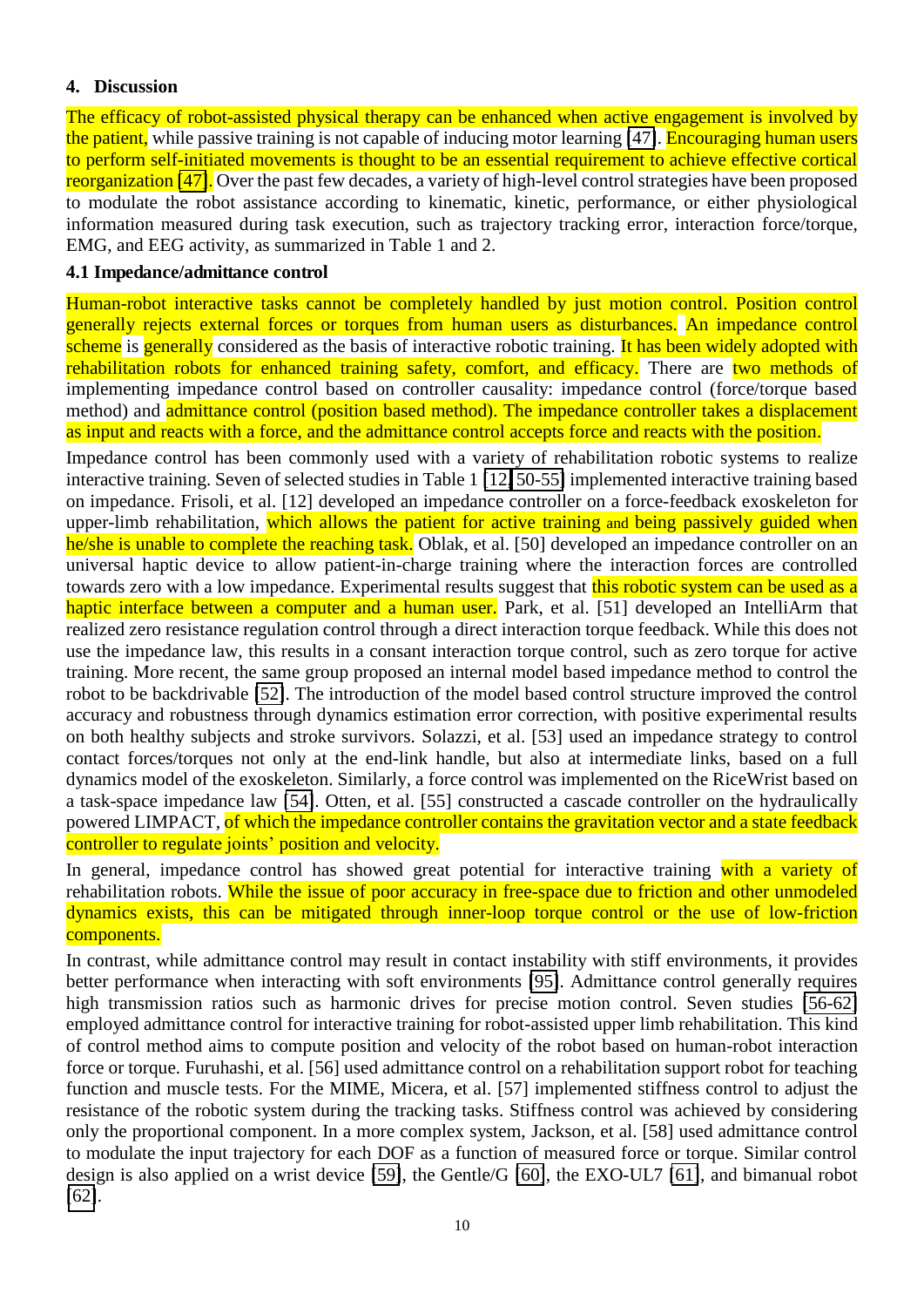There are another there studies [\[63-65\]](#page-16-0) with the implementation of both impedance and admittance control schemes. Lo [63] respectively employed impedance control and admittance control to implement interactive training strategy on a robotic elbow joint and a shoulder mechanism. For the HEnRie, Mihelj, et al. [65] developed a task level controller where the physical model of the virtual environment is impedance based, while the robot joint level control is admittance based. Oldewurtel, et al. [64] proposed a patient-cooperative training scheme based on admittance control of Axes 1 and 2, and impedance control of Axes 3 to 6.

## **4.2 Adaptive control**

Impedance and admittance control can be simply implemented with intuitive properties, unfortunately, these approaches fail to incorporate the time-varying capabilities of a human user and may thus intervene incorrectly. For instance, as robot-assisted rehabilitation training progresses, the participant may require less assistance than is provided. To provide appropriate robotic assistance in response to temporal variabilities in subject performance, several adaptive control schemes have been proposed.

Four studies [\[14,](#page-13-10) [66-68\]](#page-16-1) implemented adaptive control, where the adaptation of controller parameters replies on online measurement of the participant's training performance. Sivan, et al. [14] controlled the hCAAR to provide assistance when the user's voluntary upper limb movement is insufficient to complete the prescribed task. The assistance levels were adjusted according to the performance in the assessment exercises. Trlep, et al. [66] proposed a control strategy with adaptive assistance on a bimanual robot, aiming to adjust the contribution of the healthy arm and thus reduce the load on the paretic side. To achieve smoother and more precise motor patterns on the IIT-wrist robot, Masia, et al. [67] evaluated online performance and modulated both assistance and difficulty of training tasks. Balasubramanian and He [68] implemented two adaptive robot-assisted therapy modes (co-operative mode and active-assist mode). The adaptive active-assist mode completes training tasks when the participant fails to do so voluntarily. It initiates robotic assistance by measuring subjects' motor ability and their real-time movement kinematics. The adaptive co-operative mode is based on the idea of enabling task completion instead of completing the task for the subject. Both modes were designed to adapt to the participant' motor ability for enhanced training efficacy.

Providing too much assistance may have negative consequences for learning, thus a commonly stated goal in active exercise is to provide AAN, which means to assist the participant only as much as is needed to accomplish the task [\[96\]](#page-17-23). This kind of control strategy is expected to maximize robot-assisted training efficacy, and has been successfully implemented on some upper-limb robotic systems [\[69-74\]](#page-16-2). Keller, et al. [69] designed an AAN strategy by combining a path controller with additional speed restrictions to support, when the arm speed is too slow, and to resist, when the speed is too fast. Similar high-level control to assist only as needed in reaching exercises were also implemented on the Pneu-WREX [\[70,](#page-16-29) [71\]](#page-16-30). This controller allows voluntary movements toward the task target while resisting movements away from it. As each target position is reached, the controller builds an internal model of the participant's capability, and learns the forces required for movement completion. Pehlivan, et al. [72] proposed a mAAN controller through sensorless force estimation to dynamically determine subject inputs without considering the nature of subject capabilities, and computes a corresponding assistance torque. Another two studies with the AAN strategy also showed promising results [\[73,](#page-16-31) [74\]](#page-16-32). In [\[73\]](#page-16-31), the controller handles human–robot interactions in a way that correct movements are encouraged and incorrect ones are suppressed to make the training process more effective. Chen, et al. [74] defined a smooth motion trajectory as a basis to determine the timing to switch on/off the assistance. In a different way, Díez, et al. [75] proposed a potential fields based control method to modify the robot behaviour in accordance with a force field defined along its workspace, trying to mimic the corrective actions done by the therapists.

Some other methods have been also adopted for interactive training on upper limb rehabilitation robots [\[76-](#page-16-4) [78\]](#page-16-4). Ju, et al. [76] developed a position/force controller incorporating fuzzy logic on a robotic system to constrain the movement in the desired direction and to maintain a constant force. Kung, et al. [77] developed a fuzzy logic tuned torque controller to generate assistant and resistant torque on a forearm rehabilitation robot. Song, et al. [78] used elastic components to detect human motion in the ULERD system for resistance training. It was demonstrated that this method could be used commonly in the field of human-robot interaction where the robot is of high friction, non-backdrivability, and difficult measurement of contact force.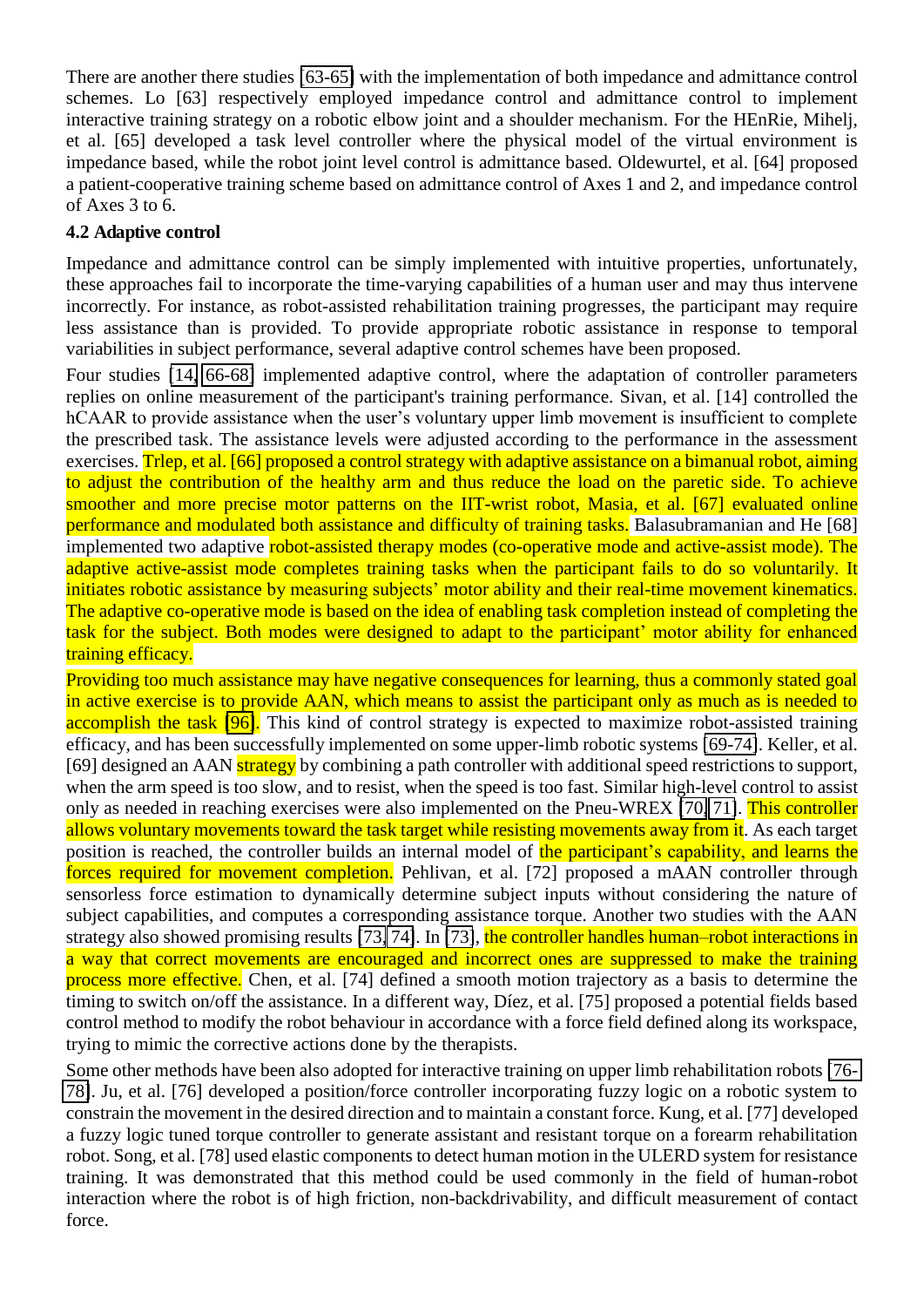### **4.3 Physiological control**  $\overline{ }$  **EMG signals**

Physiological signals can be used to avoid slacking and provide robotic assistance. Traditional control concepts have been extended into the consideration of human motion intention during the robotic training. EMG signals recorded from selected muscles have been used as an indicator of training patterns. Four studies [\[13,](#page-13-9) [79-81\]](#page-16-5) adopted EMG signals to trigger the robotic motion based on patients' movement intention detection. Of them, Krebs, et al. [13] proposed a performance-based impedance control algorithm, which is triggered via speed, time, or EMG data, determining optimal subject-specific therapy. The game is triggered when the EMG activity increases above the threshold. Li, et al. [79] used a back propagation neural network to recognize six upper-limb rehabilitation motions. Li, et al. [80] collected EMG signal data of selected muscles to reflect the user's motion intention, where the difference of the EMG-based estimated muscle force between the agonist and antagonist muscles is considered as the reference input in the controller. To achieve a similar goal, Dipietro, et al. [81] used EMG signals to detect patients' attempt to trigger the robotic training. The recorded EMG signals were also used to understand the process of recovery from stroke. In general, preliminary tests of these proposed EMG-based triggering control strategies have been verified on human users with great potential for clinical applications.

EMG signals, an indicator of human users' effort generation, can be used for adjusting robotic assistance. Song, et al. [82] collected EMG signals from medial triceps brachii of the affected arm for proportional control to provide continuous robotic assistance, as in Equation (1) of Table 2. Results on eight chronic stroke patients showed improvements in upper limb functions in terms of clinical scales and robot-measured parameters. The EMG signal can be also used or tune control parameters for adaptation. Gopura, et al. [84] developed an impedance controller on the SUEFUL-7 by considering upper limb posture and EMG activity levels. Li, et al. [83] proposed an EMG-driven musculoskeletal human forearm model to account for joint stiffness, and then designed the optimal reference impedance model.

EMG signals have been applied for robot-assisted rehabilitation applications in different forms. In [\[86\]](#page-17-5), to achieve natural and flexible motion assistance, an EMG-based fuzzy-neuro control was developed by combining flexible fuzzy control and adaptive neural network control. Experimental results with two young subjects support the W-EXOS' function in assisting wrist and forearm motion for individuals with physical disabilities. Another study [\[85\]](#page-17-4) developed an EMG-angle model for pattern recognition during the robotic training. The elbow angle was predicted in real time from EMG signals, and then the angle was input to the controller as the desired trajectory.

While EMG-based control strategies have been widely used with robot-assisted applications, there are some challenges in reliably and accurately collecting EMG signals. For instance, these physiological signals are sensitive to the electrode placement, interference from neighboring muscles signals, and skin properties. However, the use of EMG signals to trigger robotic action offers several advantages: 1) allowing robotassisted therapy to be customized based on specific muscles; 2) providing a means to verify that patients are actually attempting to generate voluntary movements rather than engaging their trunks to initiate movements; 3) triggering the robot earlier than based on kinematic signals; 4) allowing highly-impaired subjects to activate robot assistance even when they are unable to produce sufficient movement of triggering; 5) providing data to understand the process of recovery and patient's motor abilities. These recapitulative points have been also identified by Dipietro, et al. [81].

#### **4.4 Physiological control**  $\mathbf{F}$ **EEG signals**

BCI technologies have been also developed by extracting neurophysiological signals from the brain to control robotic devices. The scientific interest in using BCI is corroborated by the fact they can be used even in the earliest phase of stroke recovery, when the injured human upper limb is not able to infer movement intention to guide the robotic training from any of the available peripheral biometric measurements, such as EMG activity and joint displacements.

SSVEP signals are natural responses to visual stimulation at specific frequencies, which mostly requires less training than motor imagery systems. Sakurada, et al. [87] developed a non-invasive SSVEP signal based control method to trigger grasping/carrying ball training movements. Result showed that the participants managed to control the BOTAS. In contrast, motor imagery (MI) based BCI technologies represent a promising rehabilitation approach for sensorimotor training, and is advancing very rapidly with encouraging results. Barsotti, et al. [88] used the MI method to detect patients' movement intention to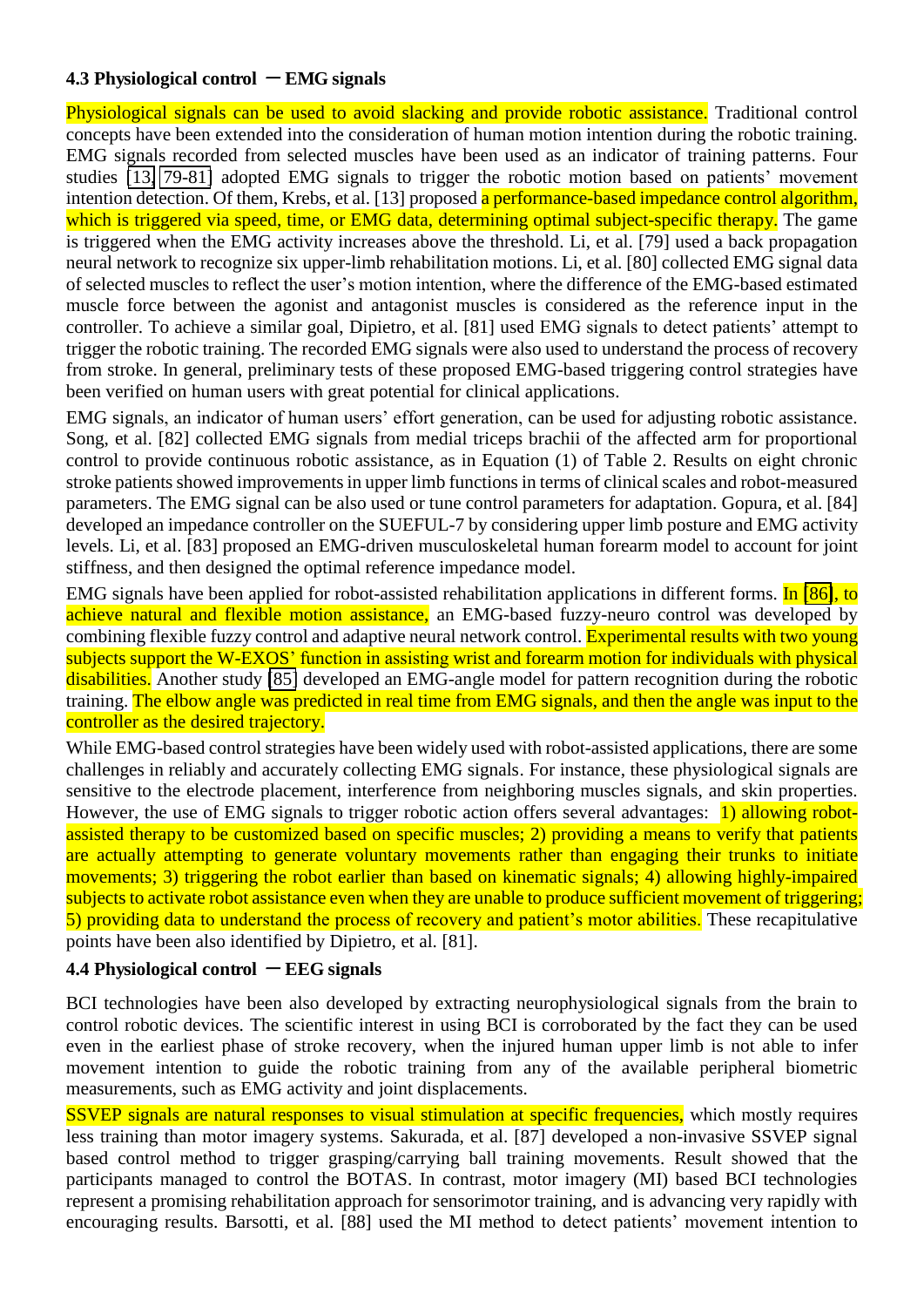<span id="page-13-1"></span><span id="page-13-0"></span>trigger a full upper limb robotic exoskeleton for reaching and grasping/releasing exercises. The feasibility of the proposed system was verified with three chronic stroke patients. Brauchle, et al. [89] developed a similar MI-BCI on the ArmeoPower where EEG signals were analyzed to control the visualization engine. It was suggested that the proposed BCI technique could successfully link three-dimensional robotic training to the participants' efforts and allow for task-oriented practice of ADLs. Bhagat, et al. [90] analyzed movement related cortical potentials (MRCPs) measured over an optimized set of EEG electrodes to detect patients' intention triggering the motion of an upper-limb exoskeleton (MAHI Exo-II). Several BCI features were optimized to increase system performance, and evidences show that the closed-loop EEG-based BCI can be designed and optimized to perform well across multiple days without system recalibration. With respect to SSVEP based BCI technologies, the MI-BCI generally require a longer period of training session for better identification performance.

<span id="page-13-16"></span><span id="page-13-15"></span><span id="page-13-14"></span><span id="page-13-5"></span><span id="page-13-4"></span><span id="page-13-3"></span><span id="page-13-2"></span>BCIs can detect intent by simultaneously combining information from different types of input signals, such as eye movements for enhanced safety of rehabilitation robots. Integrating an eye-tracking system into a MI-BCI, Frisoli, et al. [47] proposed a gaze-independent BCI-driven control scheme on the L-Exos to provide active assistance in reaching and grasping of real objects by online capturing his/her intention of movement. Experimental results from three healthy volunteers and four chronic stroke patients showed that all participants were able to operate the exoskeleton with a classification error rate of 89.4  $\pm$  5.0%. This indicates the high potential of the proposed gaze-BCI-driven robotic assistance for neurorehabilitation of patients with motor impairments after stroke.

In general, a variety of signal features and classification algorithms have been verified with satisfactory accuracy. As a result, the training time has been significantly reduced, which has led to more widespread BCI applications in the daily life of disabled people. However, more research should be devoted to investigating various signal acquisition methods and their performance, as well as identifying electrophysiological and metabolic signals that are best able to encode user intent.

#### <span id="page-13-6"></span>**4.8 Limitations of this review**

<span id="page-13-8"></span><span id="page-13-7"></span>An attempt was made to ensure a complete and comprehensive search and selection relating with high-level control techniques of upper-limb robotic systems. An important assumption is that the four review papers [\[6-9\]](#page-13-5) include most typical upper-limb robotics systems reported before the year of 2013. However, other research may exist in which upper-limb/body was not identified as a key term within the article. For instance, some articles about upper-limb rehabilitation robots are probably described in terms of upper-extremity. Studies written not in English have been excluded, leading to potential incomplete search.

### <span id="page-13-10"></span><span id="page-13-9"></span>**5. Conclusion**

This paper reviews a variety of high-level control techniques that have been used for robot-assisted upper limb rehabilitation. The main purpose of interactive strategies is to encourage human users' engagement and promote enhanced training efficacy. Comparative analysis shows that high-level interaction control strategies can be implemented in a range of methods, mainly including impedance/admittance algorithms, adaptive control techniques, and physiological signal control. To summarize in the field of control strategies for interactive rehabilitation training, 1) the impedance and admittance method is simply implemented with intuitive properties; 2) adaptive control is needed when incorporating time-varying capabilities of human users; and 3) physiological signal control is an effective way of avoiding slacking and providing robotic support only when the brain is particularly responsive to peripheral input.

<span id="page-13-12"></span><span id="page-13-11"></span>Even though the potentials of existing interactive control strategies have been demonstrated, it is hard to identify the one leading to maximum encouragement from human users. This is due to the lack of studies with direct comparison among various control algorithms. However, it is reasonable to suggest that future studies should combine different control strategies to be application specific, and deliver appropriate robotic assistance based on physical disability levels of human users.

#### <span id="page-13-13"></span>**Acknowledgement**

This work was carried out with financial support from Wuhan University of Technology, China. The authors also thank Southern University of Science and Technology (China), and University of Auckland (New Zealand).

#### **Disclosure statement**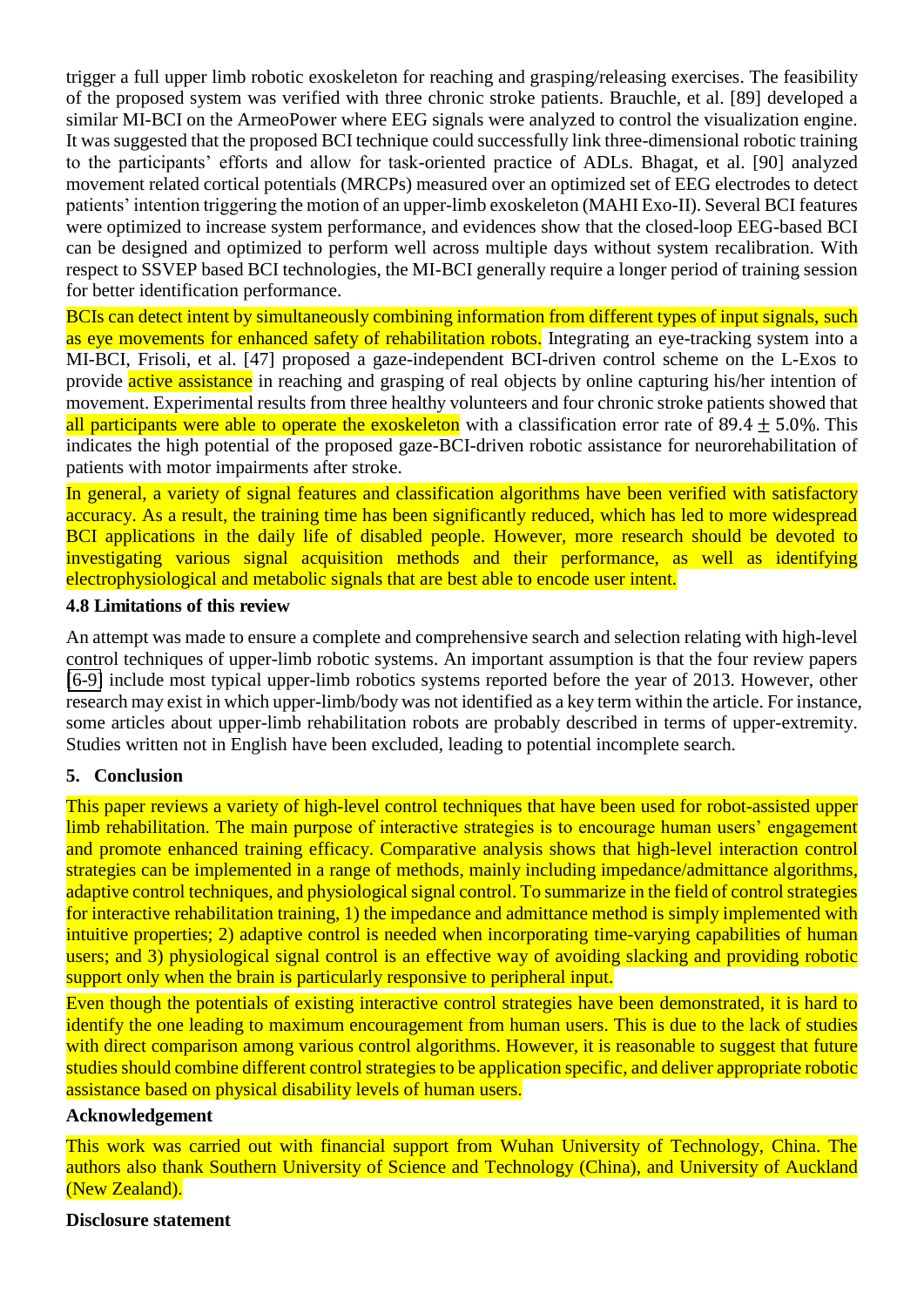<span id="page-14-0"></span>No potential conflict of interest was reported by the authors.

## **References**

- <span id="page-14-1"></span>[1] "World Health Organization. (2015). The top 10 causes of death. Available: The top 10 causes of death," [http://www.who.int/mediacentre/factsheets/fs310/en/.](http://www.who.int/mediacentre/factsheets/fs310/en/)
- <span id="page-14-2"></span>[2] W. H. Organization, Global status report on noncommunicable diseases 2014. World Health Organization, 2014.
- <span id="page-14-3"></span>[3] C. L. Richards, F. Malouin, and S. Nadeau, "Stroke rehabilitation: clinical picture, assessment, and therapeutic challenge," Progress in brain research, vol. 218, pp. 253-280, 2015.
- [4] R. M. Mandeville, J. M. Brown, and G. L. Sheean, "A neurophysiological approach to nerve transfer to restore upper limb function in cervical spinal cord injury," Neurosurgical focus, vol. 43, no. 1, p. E6, 2017.
- <span id="page-14-4"></span>[5] I. Lamers et al., "Upper limb rehabilitation in people with multiple sclerosis: a systematic review," Neurorehabilitation and neural repair, vol. 30, no. 8, pp. 773-793, 2016.
- <span id="page-14-5"></span>[6] A. Van Delden, C. L. E. Peper, G. Kwakkel, and P. J. Beek, "A systematic review of bilateral upper limb training devices for poststroke rehabilitation," Stroke research and treatment, vol. 2012, 2012.
- <span id="page-14-6"></span>[7] J. Brackenridge, L. V Bradnam, S. Lennon, J. J Costi, and D. A Hobbs, "A Review of Rehabilitation Devices to Promote Upper Limb Function Following Stroke," Neuroscience and Biomedical Engineering, vol. 4, no. 1, pp. 25-42, 2016.
- <span id="page-14-7"></span>[8] H. S. Lo and S. Q. Xie, "Exoskeleton robots for upper-limb rehabilitation: State of the art and future prospects," Medical Engineering & Physics, vol. 34, no. 3, pp. 261-268, 4// 2012.
- [9] T. Proietti, V. Crocher, A. Roby-Brami, and N. Jarrassé, "Upper-limb robotic exoskeletons for neurorehabilitation: a review on control strategies," IEEE reviews in biomedical engineering, vol. 9, pp. 4-14, 2016.
- <span id="page-14-9"></span><span id="page-14-8"></span>[10] N. Schweighofer, Y. Choi, C. Winstein, and J. Gordon, "Task-oriented rehabilitation robotics," American Journal of Physical Medicine & Rehabilitation, vol. 91, no. 11, pp. S270-S279, 2012.
- <span id="page-14-10"></span>[11] T. Nef, M. Guidali, and R. Riener, "ARMin III–arm therapy exoskeleton with an ergonomic shoulder actuation," Applied Bionics and Biomechanics, vol. 6, no. 2, pp. 127-142, 2009.
- [12] A. Frisoli, F. Salsedo, M. Bergamasco, B. Rossi, and M. C. Carboncini, "A force-feedback exoskeleton for upper-limb rehabilitation in virtual reality," Applied Bionics and Biomechanics, vol. 6, no. 2, pp. 115-126, 2009.
- <span id="page-14-11"></span>[13] H. I. Krebs et al., "Rehabilitation robotics: Performance-based progressive robot-assisted therapy," Autonomous robots, vol. 15, no. 1, pp. 7-20, 2003.
- <span id="page-14-12"></span>[14] M. Sivan et al., "Home-based Computer Assisted Arm Rehabilitation (hCAAR) robotic device for upper limb exercise after stroke: results of a feasibility study in home setting," Journal of neuroengineering and rehabilitation, vol. 11, no. 1, p. 163, 2014.
- <span id="page-14-13"></span>[15] E. Rashedi, A. Mirbagheri, B. Taheri, F. Farahmand, G. Vossoughi, and M. Parnianpour, "Design and development of a hand robotic rehabilitation device for post stroke patients," in 31st Annual International Conference of the IEEE Engineering in Medicine and Biology Society, Minneapolis, Minnesota, USA, 2009, pp. 5026-5029: IEEE.
- <span id="page-14-14"></span>[16] D. Lynch, M. Ferraro, J. Krol, C. M. Trudell, P. Christos, and B. T. Volpe, "Continuous passive motion improves shoulder joint integrity following stroke," Clinical rehabilitation, vol. 19, no. 6, pp. 594-599, 2005.
- <span id="page-14-16"></span><span id="page-14-15"></span>[17] R. J. Sanchez et al., "Automating arm movement training following severe stroke: functional exercises with quantitative feedback in a gravity-reduced environment," IEEE Transactions on neural systems and rehabilitation engineering, vol. 14, no. 3, pp. 378-389, 2006.
- <span id="page-14-17"></span>[18] Y. Zhang, Q. Liu, J. L. Jiang, L. Y. Zhang, and R. R. Shen, "Configuration Design and Simulation of Exoskeleton for Upper Limb Rehabilitation Train," in Applied Mechanics and Materials, 2015, vol. 701, pp. 654-658: Trans Tech Publ.
- <span id="page-14-18"></span>[19] J. C. Perry, J. Rosen, and S. Burns, "Upper-limb powered exoskeleton design," IEEE/ASME transactions on mechatronics, vol. 12, no. 4, pp. 408-417, 2007.
- [20] H. Kim and J. Rosen, "Predicting redundancy of a 7 dof upper limb exoskeleton toward improved transparency between human and robot," Journal of Intelligent & Robotic Systems, vol. 80, no. 1, pp. 99-119, 2015.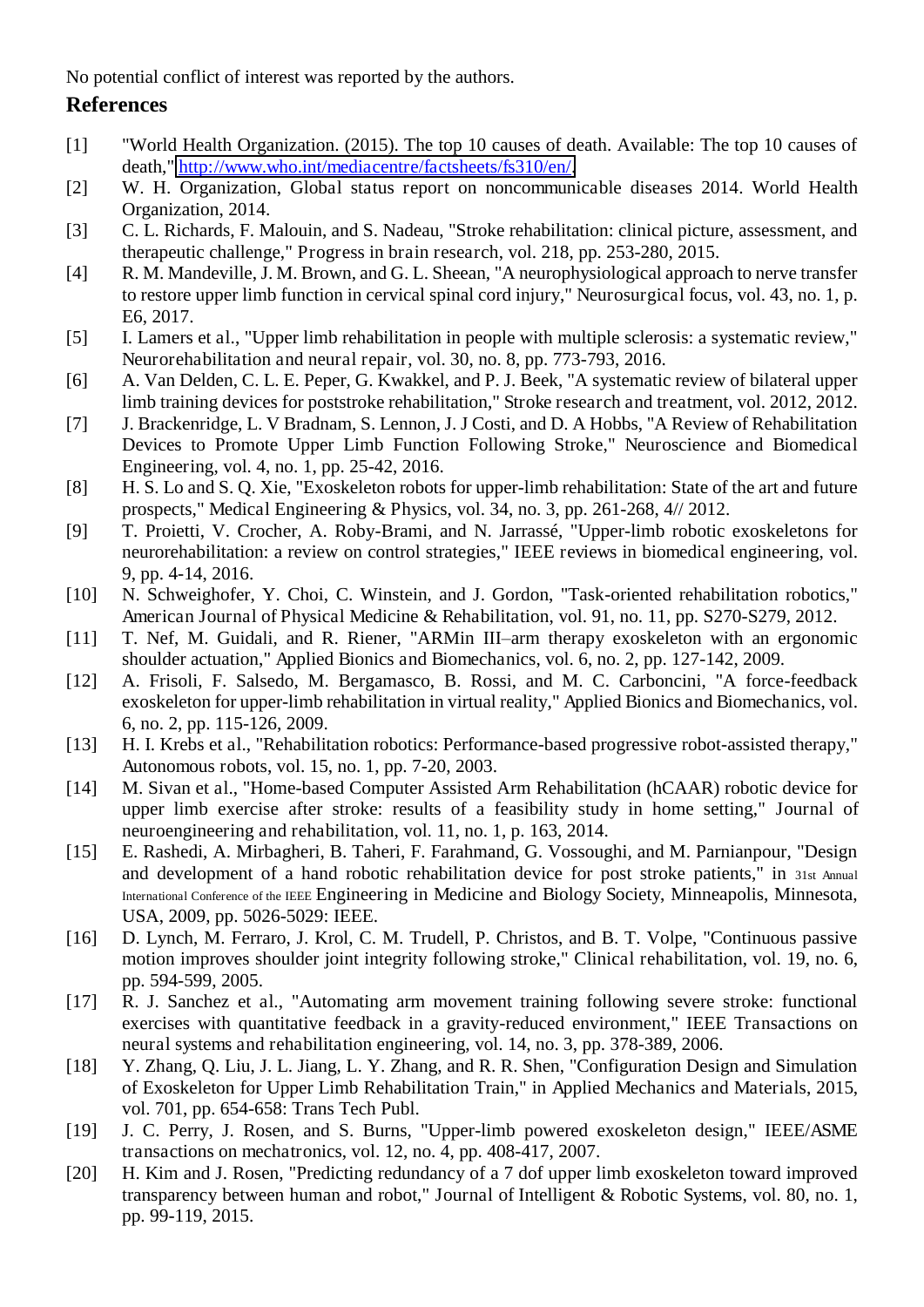- <span id="page-15-22"></span><span id="page-15-0"></span>[21] R. Sanchez et al., "A pneumatic robot for re-training arm movement after stroke: Rationale and mechanical design," in 9th International Conference onRehabilitation Robotics, 2005, pp. 500-504: IEEE.
- <span id="page-15-1"></span>[22] J. A. Martinez, P. Ng, S. Lu, M. S. Campagna, and O. Celik, "Design of Wrist Gimbal: A forearm and wrist exoskeleton for stroke rehabilitation," in IEEE International Conference on Rehabilitation Robotics (ICORR), 2013, pp. 1-6: IEEE.
- <span id="page-15-2"></span>[23] M. Gunasekara, R. Gopura, and S. Jayawardena, "6-REXOS: Upper limb exoskeleton robot with improved pHRI," International Journal of Advanced Robotic Systems, vol. 12, no. 4, p. 47, 2015.
- <span id="page-15-13"></span><span id="page-15-12"></span><span id="page-15-3"></span>[24] H. S. Lo and S. S. Xie, "Optimization of a redundant 4R robot for a shoulder exoskeleton," in IEEE/ASME International Conference on Advanced Intelligent Mechatronics (AIM), 2013, pp. 798- 803: IEEE.
- <span id="page-15-14"></span><span id="page-15-4"></span>[25] J. Klein, S. Spencer, J. Allington, J. E. Bobrow, and D. J. Reinkensmeyer, "Optimization of a parallel shoulder mechanism to achieve a high-force, low-mass, robotic-arm exoskeleton," IEEE Transactions on Robotics, vol. 26, no. 4, pp. 710-715, 2010.
- <span id="page-15-5"></span>[26] J. Klein et al., "Biomimetic orthosis for the neurorehabilitation of the elbow and shoulder (BONES)," in 2nd IEEE RAS & EMBS International Conference on Biomedical Robotics and Biomechatronics, 2008, pp. 535-541: IEEE.
- <span id="page-15-15"></span><span id="page-15-7"></span><span id="page-15-6"></span>[27] S. J. Ball, I. E. Brown, and S. H. Scott, "MEDARM: a rehabilitation robot with 5DOF at the shoulder complex," in IEEE/ASME international conference on Advanced intelligent mechatronics, 2007, pp. 1-6: IEEE.
- <span id="page-15-16"></span><span id="page-15-8"></span>[28] S. J. Ball, I. E. Brown, and S. H. Scott, "A planar 3DOF robotic exoskeleton for rehabilitation and assessment," in 29th Annual International Conference on Engineering in Medicine and Biology Society, 2007, pp. 4024-4027: IEEE.
- <span id="page-15-17"></span><span id="page-15-9"></span>[29] W. Yu, J. Rosen, and X. Li, "PID admittance control for an upper limb exoskeleton," in American Control Conference (ACC), 2011, pp. 1124-1129: IEEE.
- <span id="page-15-18"></span><span id="page-15-10"></span>[30] W. Yu and J. Rosen, "A novel linear PID controller for an upper limb exoskeleton," in 49th IEEE Conference on Decision and Control (CDC), 2010, pp. 3548-3553: IEEE.
- <span id="page-15-19"></span>[31] O. Lambercy, L. Dovat, R. Gassert, E. Burdet, C. L. Teo, and T. Milner, "A haptic knob for rehabilitation of hand function," IEEE Transactions on Neural Systems and Rehabilitation Engineering, vol. 15, no. 3, pp. 356-366, 2007.
- <span id="page-15-23"></span><span id="page-15-20"></span>[32] Y. Ren, H.-S. Park, and L.-Q. Zhang, "Developing a whole-arm exoskeleton robot with hand opening and closing mechanism for upper limb stroke rehabilitation," in IEEE International Conference on Rehabilitation Robotics (ICORR), 2009, pp. 761-765: IEEE.
- <span id="page-15-21"></span>[33] K. Tong et al., "An intention driven hand functions task training robotic system," in Engineering in Medicine and Biology Society (EMBC), Annual International Conference of the IEEE, 2010, pp. 3406-3409: IEEE.
- <span id="page-15-24"></span>[34] C. Bower, H. Taheri, and E. Wolbrecht, "Adaptive control with state-dependent modeling of patient impairment for robotic movement therapy," in IEEE International Conference on Rehabilitation Robotics (ICORR), 2013, pp. 1-6: IEEE.
- [35] T. Kline, D. Kamper, and B. Schmit, "Control system for pneumatically controlled glove to assist in grasp activities," in 9th International Conference on Rehabilitation Robotics (ICORR), 2005, pp. 78-81: IEEE.
- <span id="page-15-11"></span>[36] L. Lucas, M. DiCicco, and Y. Matsuoka, "An EMG-controlled hand exoskeleton for natural pinching," Journal of Robotics and Mechatronics, vol. 16, pp. 482-488, 2004.
- [37] X. Hu, K. Tong, X. Wei, W. Rong, E. Susanto, and S. Ho, "The effects of post-stroke upper-limb training with an electromyography (EMG)-driven hand robot," Journal of Electromyography and Kinesiology, vol. 23, no. 5, pp. 1065-1074, 2013.
- [38] T. Kikuchi, Y. Jin, K. Fukushima, H. Akai, and J. Furusho, ""Hybrid-PLEMO", rehabilitation system for upper limbs with active/passive force feedback mode," in Engineering in Medicine and Biology Society. 30th Annual International Conference of the IEEE, 2008, pp. 1973-1976: IEEE.
- <span id="page-15-25"></span>[39] M. H. Rahman, M. J. Rahman, O. Cristobal, M. Saad, J.-P. Kenné, and P. S. Archambault, "Development of a whole arm wearable robotic exoskeleton for rehabilitation and to assist upper limb movements," Robotica, vol. 33, no. 1, p. 19, 2015.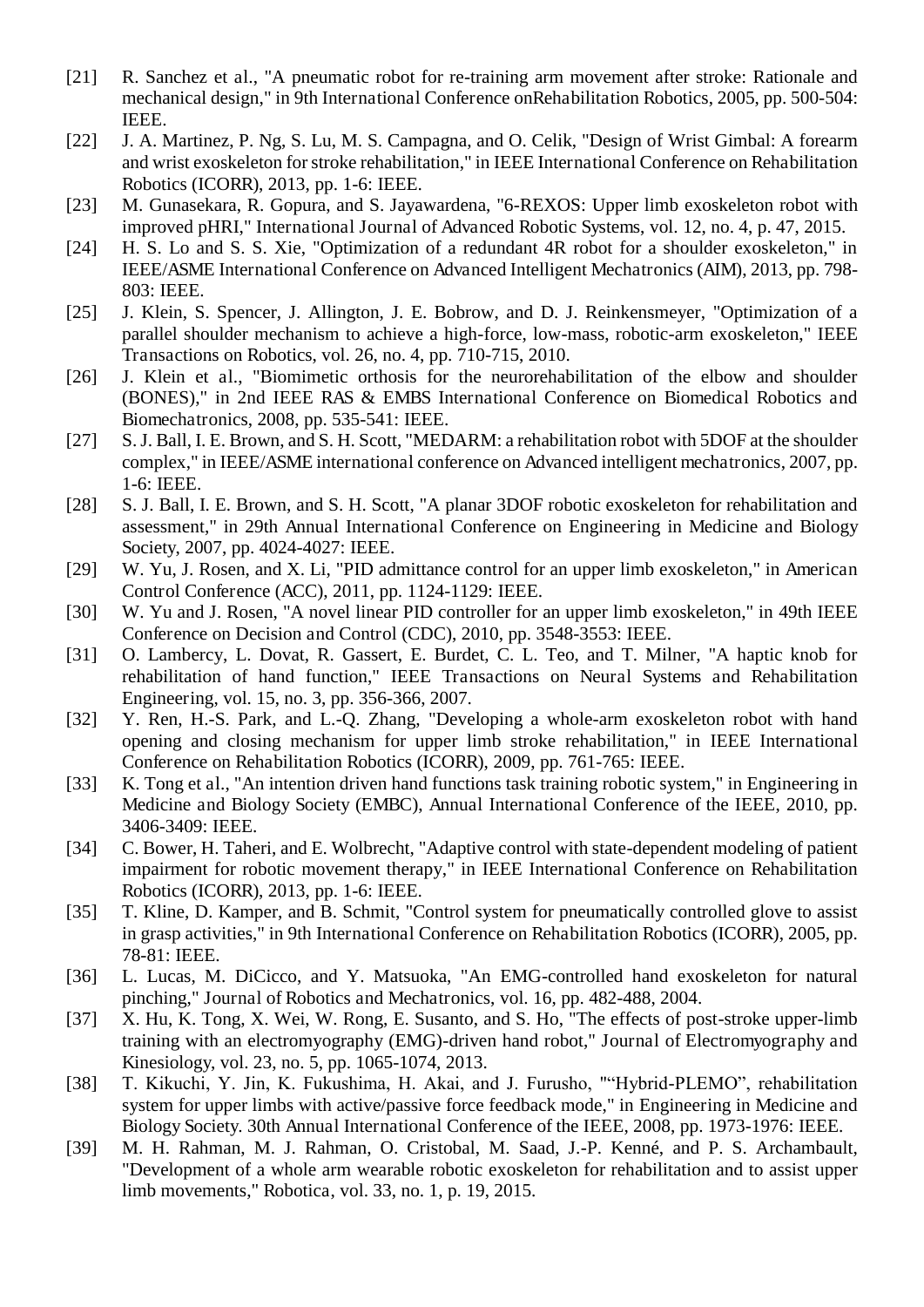- <span id="page-16-26"></span><span id="page-16-12"></span><span id="page-16-11"></span><span id="page-16-10"></span><span id="page-16-9"></span><span id="page-16-8"></span><span id="page-16-7"></span><span id="page-16-6"></span>[40] A. Umemura, Y. Saito, and K. Fujisaki, "A study on power-assisted rehabilitation robot arms operated by patient with upper limb disabilities," in IEEE International Conference on Rehabilitation Robotics (ICORR). 2009, pp. 451-456: IEEE.
- <span id="page-16-27"></span><span id="page-16-13"></span>[41] M. Rahman, T. Ouimet, M. Saad, J. Kenne, and P. Archambault, "Development and control of a wearable robot for rehabilitation of elbow and shoulder joint movements," in IECON 36th Annual Conference on IEEE Industrial Electronics Society, 2010, pp. 1506-1511: IEEE.
- <span id="page-16-28"></span><span id="page-16-14"></span>[42] A. Song, L. Pan, G. Xu, and H. Li, "Impedance identification and adaptive control of rehabilitation robot for upper-limb passive training," in Foundations and Applications of Intelligent Systems: Springer, 2014, pp. 691-710.
- <span id="page-16-15"></span><span id="page-16-0"></span>[43] W. Yu and J. Rosen, "Neural PID control of robot manipulators with application to an upper limb exoskeleton," IEEE Transactions on cybernetics, vol. 43, no. 2, pp. 673-684, 2013.
- <span id="page-16-16"></span>[44] D. Yun et al., "Handling subject arm uncertainties for upper limb rehabilitation robot using robust sliding mode control," International Journal of Precision Engineering and Manufacturing, vol. 17, no. 3, pp. 355-362, 2016.
- <span id="page-16-17"></span>[45] S. Balasubramanian et al., "RUPERT: An exoskeleton robot for assisting rehabilitation of arm functions," in Virtual Rehabilitation, 2008, pp. 163-167: IEEE.
- [46] H.-B. Kang and J.-H. Wang, "Adaptive control of 5 DOF upper-limb exoskeleton robot with improved safety," ISA transactions, vol. 52, no. 6, pp. 844-852, 2013.
- <span id="page-16-19"></span><span id="page-16-18"></span><span id="page-16-1"></span>[47] A. Frisoli et al., "A new gaze-BCI-driven control of an upper limb exoskeleton for rehabilitation in real-world tasks," IEEE Transactions on Systems, Man, and Cybernetics, Part C (Applications and Reviews), vol. 42, no. 6, pp. 1169-1179, 2012.
- <span id="page-16-20"></span>[48] A. Frisoli, M. Bergamasco, M. C. Carboncini, and B. Rossi, "Robotic assisted rehabilitation in virtual reality with the L-EXOS," Stud Health Technol Inform, vol. 145, pp. 40-54, 2009.
- [49] A. Frisoli et al., "Arm rehabilitation with a robotic exoskeleleton in Virtual Reality," in IEEE 10th International Conference on Rehabilitation Robotics (ICORR). , 2007, pp. 631-642: IEEE.
- <span id="page-16-21"></span><span id="page-16-2"></span>[50] J. Oblak, I. Cikajlo, and Z. Matjacic, "A universal haptic device for arm and wrist rehabilitation," in IEEE International Conference on Rehabilitation Robotics (ICORR). , 2009, pp. 436-441: IEEE.
- <span id="page-16-29"></span><span id="page-16-22"></span>[51] H.-S. Park, Y. Ren, and L.-Q. Zhang, "IntelliArm: An exoskeleton for diagnosis and treatment of patients with neurological impairments," in 2nd IEEE RAS & EMBS International Conference on Biomedical Robotics and Biomechatronics., 2008, pp. 109-114: IEEE.
- <span id="page-16-30"></span><span id="page-16-24"></span><span id="page-16-23"></span>[52] Y. Ren, S. H. Kang, H.-S. Park, Y.-N. Wu, and L.-Q. Zhang, "Developing a multi-joint upper limb exoskeleton robot for diagnosis, therapy, and outcome evaluation in neurorehabilitation," (in eng), IEEE Transactions on Neural Systems and Rehabilitation Engineering, vol. 21, no. 3, pp. 490-499, 2013/05// 2013.
- <span id="page-16-25"></span>[53] M. Solazzi, M. Abbrescia, R. Vertechy, C. Loconsole, V. Bevilacqua, and A. Frisoli, "An interaction torque control improving human force estimation of the rehab-exos exoskeleton," in Haptics Symposium (HAPTICS), IEEE, 2014, pp. 187-193: IEEE.
- <span id="page-16-31"></span>[54] A. Gupta, M. K. O'Malley, V. Patoglu, and C. Burgar, "Design, control and performance of RiceWrist: a force feedback wrist exoskeleton for rehabilitation and training," The International Journal of Robotics Research, vol. 27, no. 2, pp. 233-251, 2008.
- <span id="page-16-32"></span>[55] A. Otten, C. Voort, A. Stienen, R. Aarts, E. van Asseldonk, and H. van der Kooij, "Limpact: A hydraulically powered self-aligning upper limb exoskeleton," IEEE/ASME transactions on mechatronics, vol. 20, no. 5, pp. 2285-2298, 2015.
- <span id="page-16-4"></span><span id="page-16-3"></span>[56] Y. Furuhashi, M. Nagasaki, T. Aoki, Y. Morita, H. Ukai, and N. Matsui, "Development of rehabilitation support robot for personalized rehabilitation of upper limbs," in IEEE International Conference on Rehabilitation Robotics (ICORR). , 2009, pp. 787-792: IEEE.
- [57] S. Micera et al., "A simple robotic system for neurorehabilitation," Autonomous Robots, vol. 19, no. 3, p. 271, 2005.
- [58] A. Jackson et al., "Initial patient testing of iPAM-a robotic system for stroke rehabilitation," in IEEE 10th International Conference on Rehabilitation Robotics (ICORR). , 2007, pp. 250-256: IEEE.
- <span id="page-16-5"></span>[59] M. Takaiwa and T. Noritsugu, "Development of wrist rehabilitation equipment using pneumatic parallel manipulator," in IEEE International Conference on Robotics and Automation (ICRA). 2005, pp. 2302-2307: IEEE.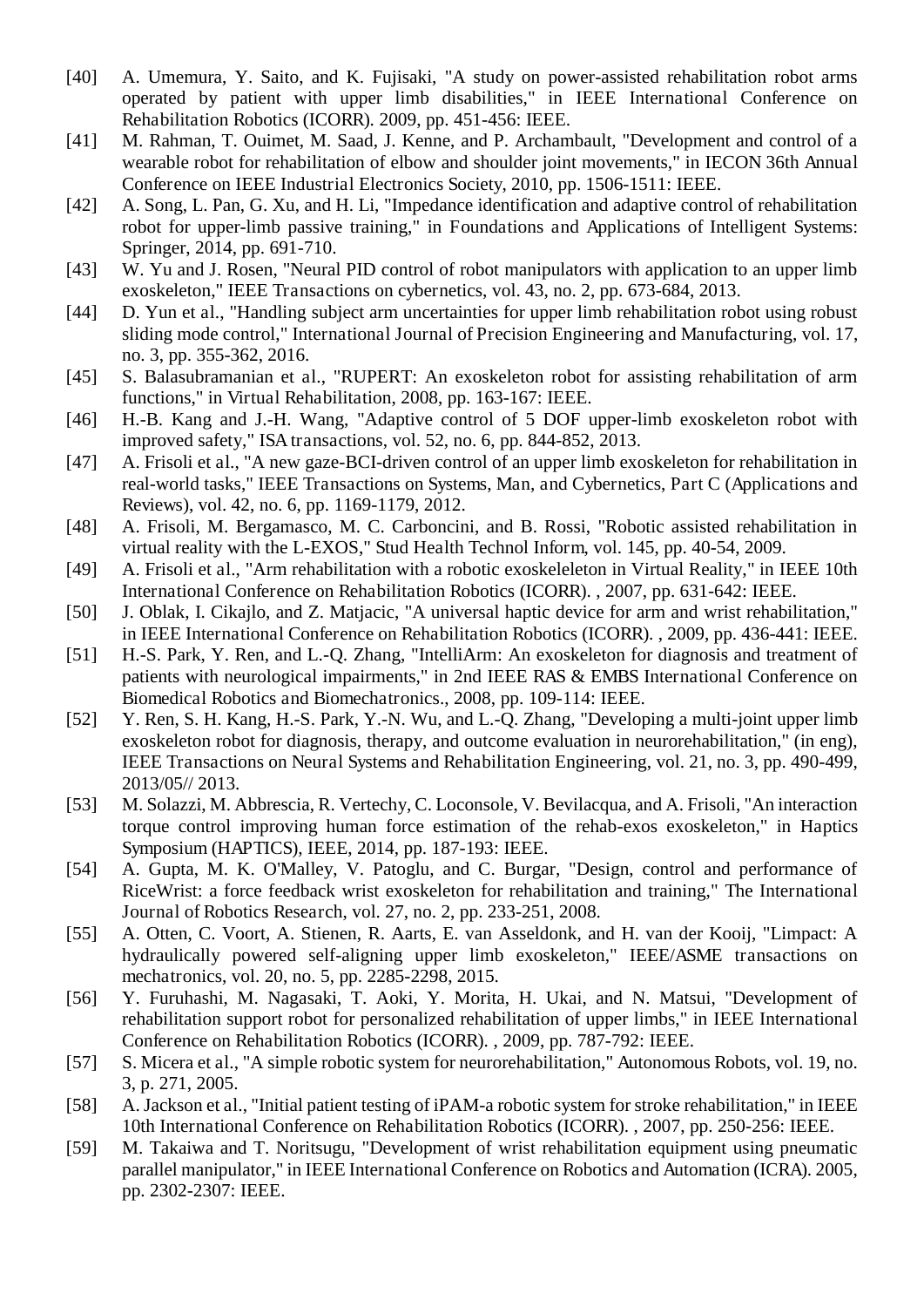- <span id="page-17-17"></span><span id="page-17-16"></span><span id="page-17-15"></span><span id="page-17-14"></span><span id="page-17-13"></span><span id="page-17-12"></span><span id="page-17-11"></span>[60] R. C. Loureiro, B. Lamperd, C. Collin, and W. S. Harwin, "Reach & grasp therapy: Effects of the Gentle/G System assessing sub-acute stroke whole-arm rehabilitation," in IEEE International Conference on Rehabilitation Robotics (ICORR). , 2009, pp. 755-760: IEEE.
- <span id="page-17-19"></span><span id="page-17-18"></span>[61] L. M. Miller and J. Rosen, "Comparison of multi-sensor admittance control in joint space and task space for a seven degree of freedom upper limb exoskeleton," in 3rd IEEE RAS and EMBS International Conference on Biomedical Robotics and Biomechatronics (BioRob). 2010, pp. 70-75: IEEE.
- <span id="page-17-20"></span><span id="page-17-1"></span>[62] M. Trlep, M. Mihelj, and M. Munih, "Skill transfer from symmetric and asymmetric bimanual training using a robotic system to single limb performance," Journal of neuroengineering and rehabilitation, vol. 9, no. 1, p. 43, 2012.
- <span id="page-17-21"></span><span id="page-17-2"></span>[63] H. S. Lo, "Exoskeleton Robot for Upper Limb Rehabilitation: Design Analysis and Control," ResearchSpace@ Auckland, 2014.
- <span id="page-17-7"></span><span id="page-17-3"></span>[64] F. Oldewurtel, M. Mihelj, T. Nef, and R. Riener, "Patient-cooperative control strategies for coordinated functional arm movements," in Control Conference (ECC), European, 2007, pp. 2527- 2534: IEEE.
- <span id="page-17-8"></span><span id="page-17-4"></span>[65] M. Mihelj, J. Podobnik, and M. Munih, "HEnRiE-Haptic environment for reaching and grasping exercise," in 2nd IEEE RAS & EMBS International Conference on Biomedical Robotics and Biomechatronics (BioRob). , 2008, pp. 907-912: IEEE.
- <span id="page-17-9"></span><span id="page-17-5"></span>[66] M. Trlep, M. Mihelj, U. Puh, and M. Munih, "Rehabilitation robot with patient-cooperative control for bimanual training of hemiparetic subjects," Advanced Robotics, vol. 25, no. 15, pp. 1949-1968, 2011.
- <span id="page-17-10"></span><span id="page-17-6"></span><span id="page-17-0"></span>[67] L. Masia, M. Casadio, P. Giannoni, G. Sandini, and P. Morasso, "Performance adaptive training control strategy for recovering wrist movements in stroke patients: a preliminary, feasibility study," Journal of neuroengineering and rehabilitation, vol. 6, no. 1, p. 44, 2009.
- [68] S. Balasubramanian and J. He, "Adaptive control of a wearable exoskeleton for upper-extremity neurorehabilitation," Applied Bionics and Biomechanics, vol. 9, no. 1, pp. 99-115, 2012.
- [69] U. Keller, G. Rauter, and R. Riener, "Assist-as-needed path control for the PASCAL rehabilitation robot," in IEEE International Conference on Rehabilitation Robotics (ICORR). 2013, pp. 1-7: IEEE.
- [70] E. T. Wolbrecht, J. Leavitt, D. J. Reinkensmeyer, and J. E. Bobrow, "Control of a pneumatic orthosis for upper extremity stroke rehabilitation," in 28th Annual International Conference of the IEEE, Engineering in Medicine and Biology Society., 2006, pp. 2687-2693: IEEE.
- [71] E. T. Wolbrecht, V. Chan, V. Le, S. C. Cramer, D. J. Reinkensmeyer, and J. E. Bobrow, "Real-time" computer modeling of weakness following stroke optimizes robotic assistance for movement therapy," in 3rd International IEEE/EMBS Conference on Neural Engineering. , 2007, pp. 152-158: IEEE.
- [72] A. U. Pehlivan, D. P. Losey, and M. K. O'Malley, "Minimal assist-as-needed controller for upper limb robotic rehabilitation," IEEE Transactions on Robotics, vol. 32, no. 1, pp. 113-124, 2016.
- [73] J. Zhang and C. C. Cheah, "Passivity and stability of human–robot interaction control for upperlimb rehabilitation robots," IEEE Transactions on Robotics, vol. 31, no. 2, pp. 233-245, 2015.
- [74] S.-H. Chen et al., "Assistive Control System for Upper Limb Rehabilitation Robot," IEEE Transactions on Neural Systems and Rehabilitation Engineering, vol. 24, no. 11, pp. 1199-1209, 2016.
- <span id="page-17-23"></span><span id="page-17-22"></span>[75] J. A. Díez et al., "Design and development of a pneumatic robot for neurorehabilitation therapies," in Robot 2015: Second Iberian Robotics Conference, 2016, pp. 315-326: Springer.
- [76] M.-S. Ju, C.-C. Lin, D.-H. Lin, I.-S. Hwang, and S.-M. Chen, "A rehabilitation robot with forceposition hybrid fuzzy controller: hybrid fuzzy control of rehabilitation robot," IEEE Transactions on Neural Systems and Rehabilitation Engineering, vol. 13, no. 3, pp. 349-358, 2005.
- [77] P.-C. Kung, M.-S. Ju, and C.-C. K. Lin, "Design of a forearm rehabilitation robot," in IEEE 10th International Conference on Rehabilitation Robotics (ICORR). , 2007, pp. 228-233: IEEE.
- [78] Z. Song et al., "Implementation of resistance training using an upper-limb exoskeleton rehabilitation device for elbow joint," J. Med. Biol. Eng, vol. 34, no. 2, pp. 188-196, 2014.
- [79] Q. Li, D. Wang, Z. Du, Y. Song, and L. Sun, "sEMG based control for 5 DOF upper limb rehabilitation robot system," in IEEE International Conference on Robotics and Biomimetics., 2006, pp. 1305-1310: IEEE.